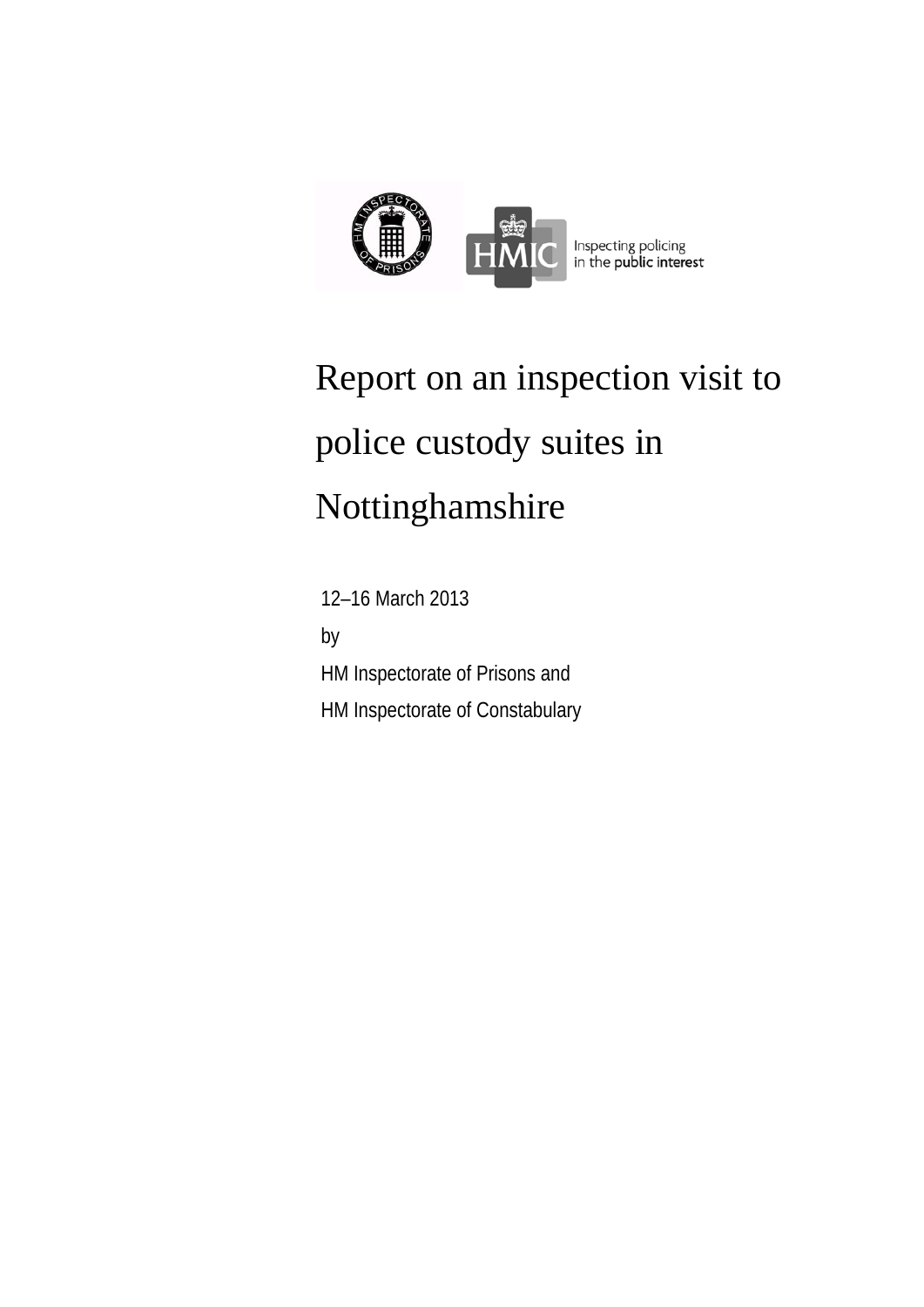#### **Glossary of terms**

We try to make our reports as clear as possible, but if you find terms that you do not know, please see the Glossary of terms on our website at: http://www.justice.gov.uk/downloads/about/hmipris/Glossaryfor-web-rps\_.pdf

Crown copyright 2013

Printed and published by: Her Majesty's Inspectorate of Prisons Her Majesty's Inspectorate of Constabulary

Ashley House Monck Street London SW1P 2BQ England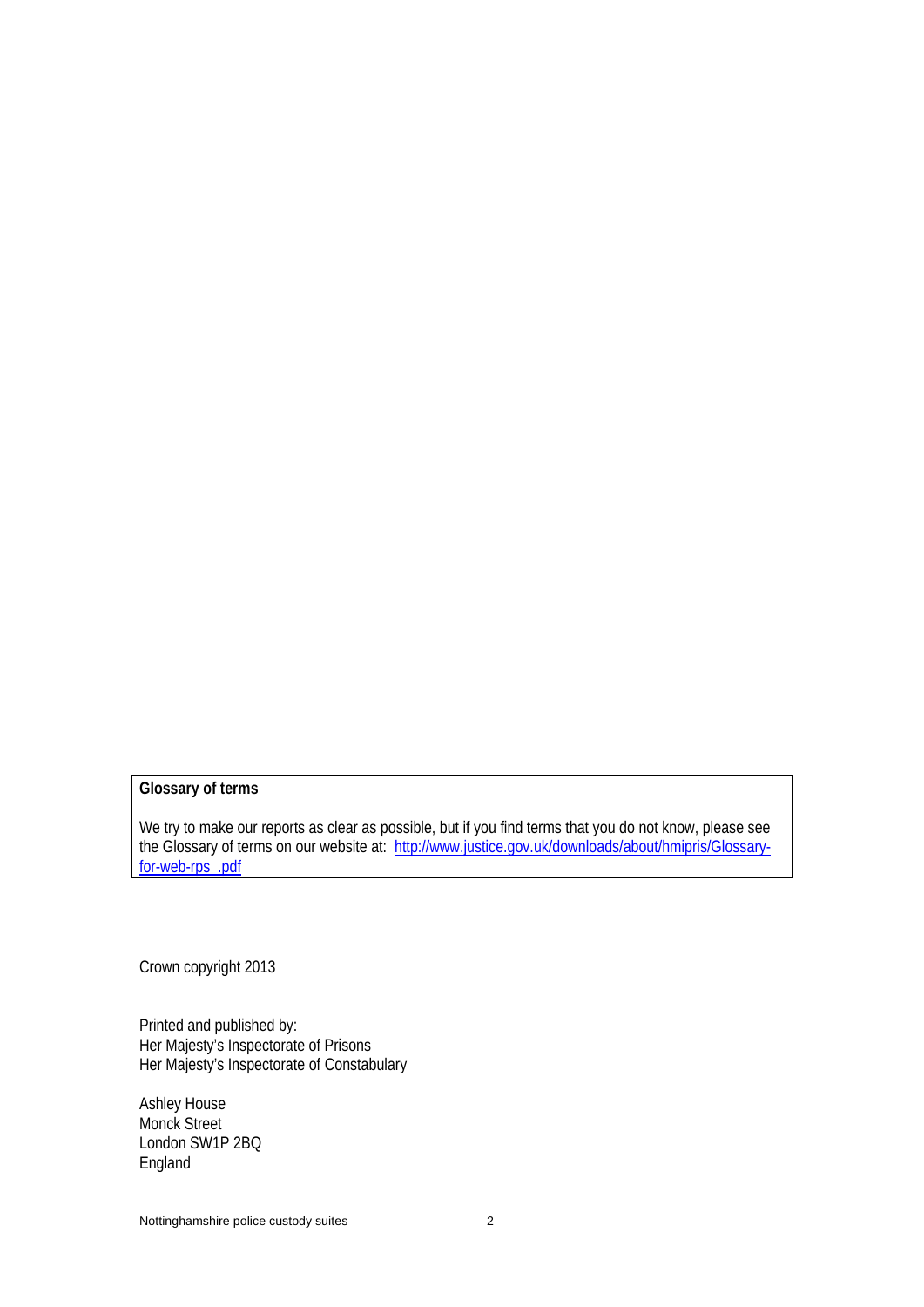## **Contents**

| 1.                | Introduction                                                            | 5        |
|-------------------|-------------------------------------------------------------------------|----------|
| 2.                | Background and key findings                                             | 7        |
| 3.                | <b>Strategy</b>                                                         | 11       |
| 4.                | <b>Treatment and conditions</b>                                         | 15       |
| 5.                | Individual rights                                                       | 23       |
| 6.                | <b>Health care</b>                                                      | 27       |
| 7.                | Summary of recommendations                                              | 31       |
| <b>Appendices</b> |                                                                         |          |
| II                | Inspection team<br>Progress on recommendations from the previous report | 34<br>35 |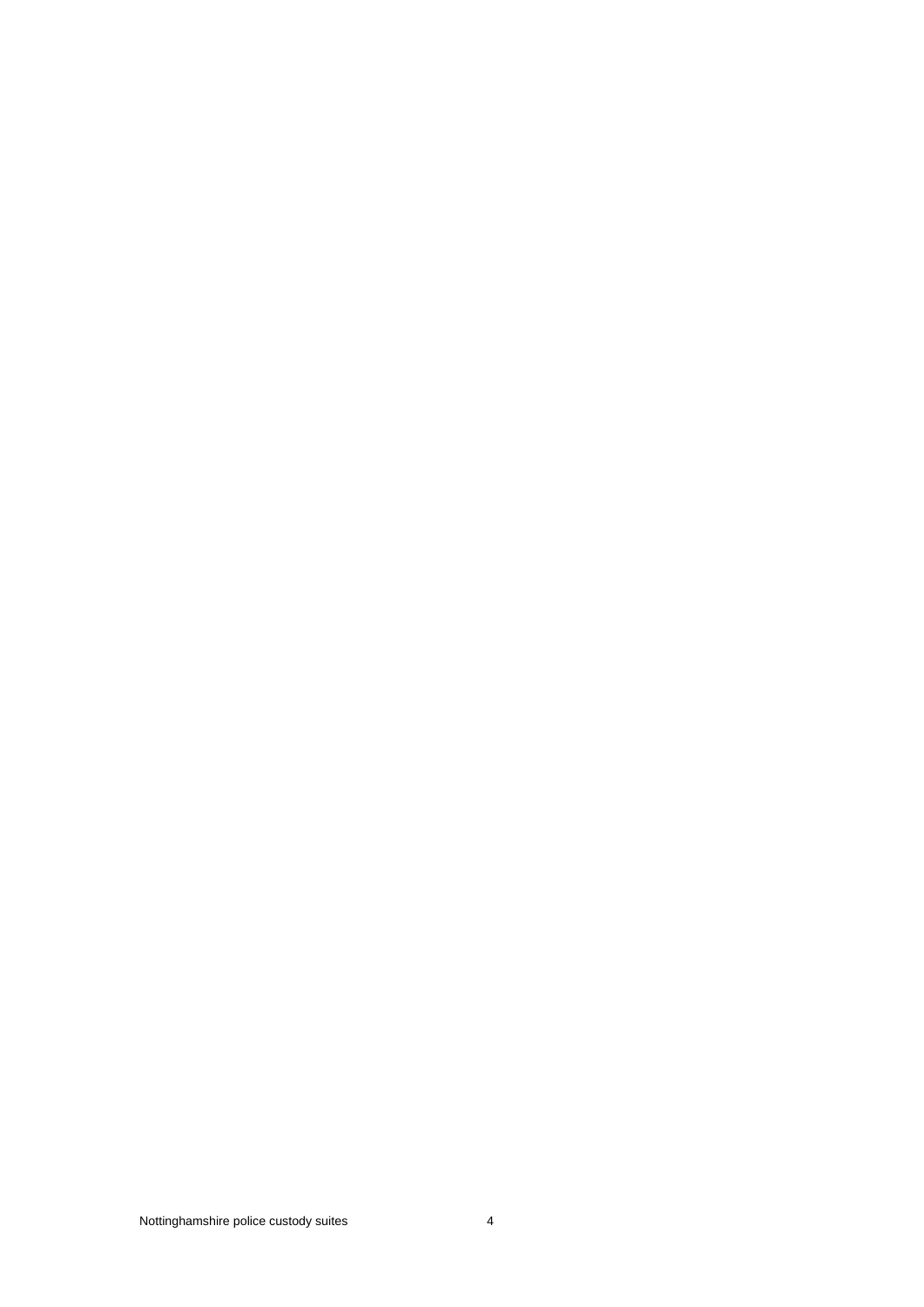## 1. Introduction

This report is part of a programme of inspections of police custody carried out jointly by our two inspectorates and which form a key part of the joint work programme of the criminal justice inspectorates. These inspections also contribute to the United Kingdom's response to its international obligation to ensure regular and independent inspection of all places of detention. The inspections look at strategy, treatment and conditions, individual rights and health care.

This inspection of police custody suites in Nottinghamshire is a follow-up of the one undertaken in September 2011. We made 24 recommendations, of which 11 had been achieved, eight partially achieved and five not achieved. The police force had made significant progress, especially in the conditions of the cells.

 While there were good internal management and meeting structures, there needed to be more robust partnership arrangements covering mental health care, children and young people, and places of safety. Senior managers needed to ensure there were appropriate places of safety for vulnerable groups.

 Detainees were treated with respect and we observed staff who were caring and compassionate demonstrating skill in dealing with potential conflict situations and vulnerable detainees. The force should review its policy on observations; detainees who have had their clothes removed for their own safety should be observed by staff of the same gender. Women who have had their clothes removed should not be observed by male staff. The provision of anti-rip clothing would easily address this issue.

We saw good interactions for risk management but custody records revealed gaps in recording. The force had implemented a policy that meant that all domestic abuse cases were dealt with in Mansfield, where the public protection unit was based, but there was little provision for detainees and their safe return home, especially if released late at night.

 The police force had actively increased the use of voluntary attendance as an alternative to arrest, thereby reducing an unnecessary burden on custody. Nottinghamshire was part of a pilot scheme encouraging use of legal advice in the suite by some detainees who might otherwise have declined it in case it prolonged their stay in custody. This was a good initiative with positive outcome for detainees.

 When we inspected Nottinghamshire, the force adhered to the Police and Criminal Evidence Act definition of a child, treating 17-year-olds as adults, whereas in all other UK law and treaty obligations 17-year-olds are treated as children. We therefore made our standard recommendation calling for appropriate adults to be available to support 17-year-olds as well as other children and young people. In April 2013, the High Court ruled that the PACE definition was incompatible with human rights law, and the government announced that it would accept this judgment. We welcome this move, but will continue to include this recommendation until there is a change in the law.

At the time of inspection, the force was reviewing its arrangements for health care. We were not confident that all detainees received an adequate level of care from the provider of primary care services, and care for those with mental health and/or substance misuse issues varied across the force. Not all staff were trained in using the resuscitation equipment. The force had recognised the problems with the provision of health services by Medacs, and was taking steps to address them. Despite these organisational concerns, there were some examples of excellent individual health care interactions with detainees.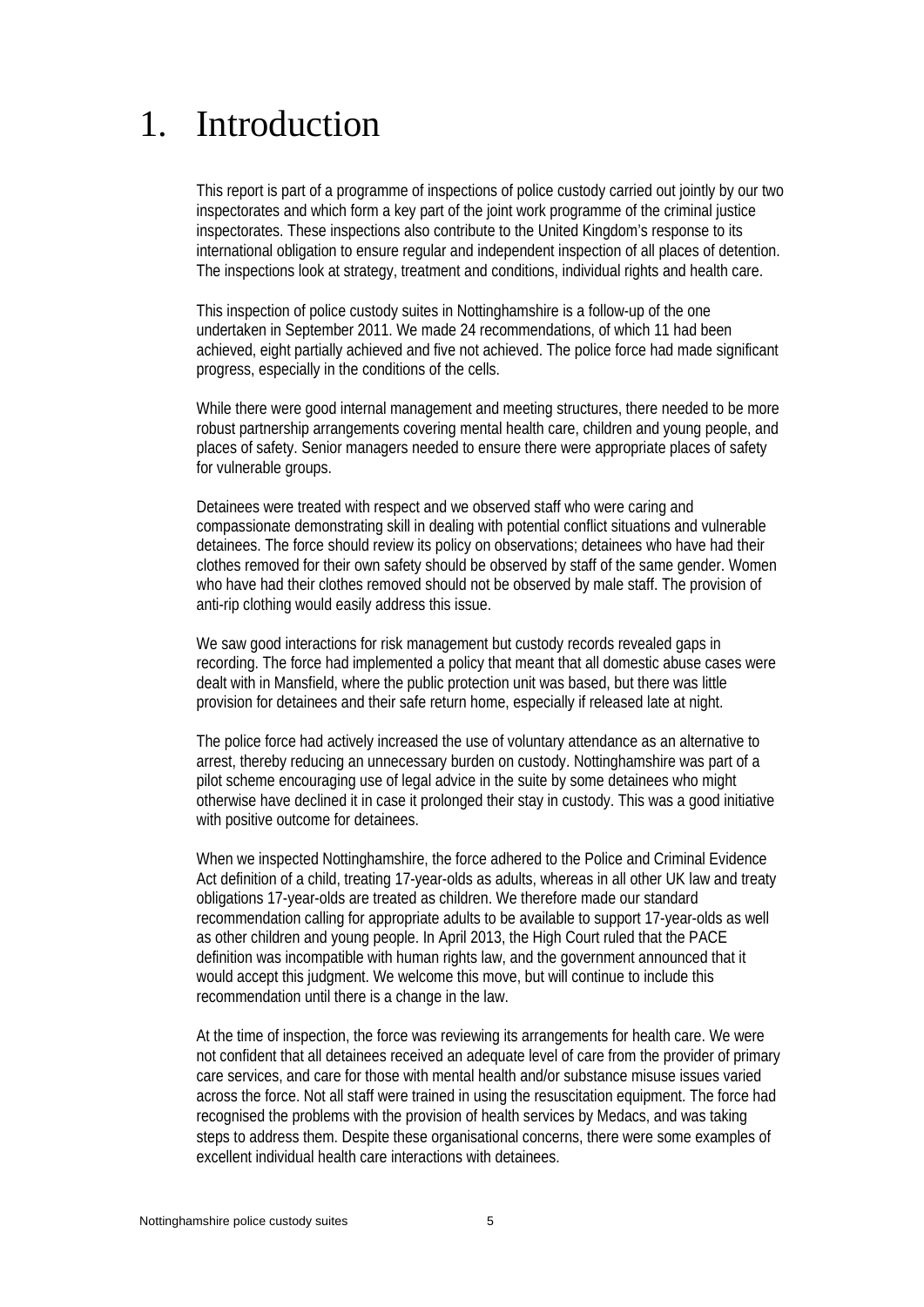In summary, considerable progress had been made against previous recommendations. The senior management had a responsible approach to improving custody provision, and the physical conditions of custody suites were vastly improved. Individual staff demonstrated a high level of commitment. The force needed to make provision for detainees' safe return home if policy dictated they be transported long distances. Health care generally was an area of concern, but the force was aware of the issues raised.

This report provides a number of recommendations to assist the force and the Police and Crime Commissioner to improve provision further. We expect our findings to be considered in the wider context of priorities and resourcing, and for an action plan to be provided in due course.

**Thomas P Winsor Nick Hardwick HM Chief Inspector of Constabulary HM Chief Inspector of Prisons** 

**May 2013**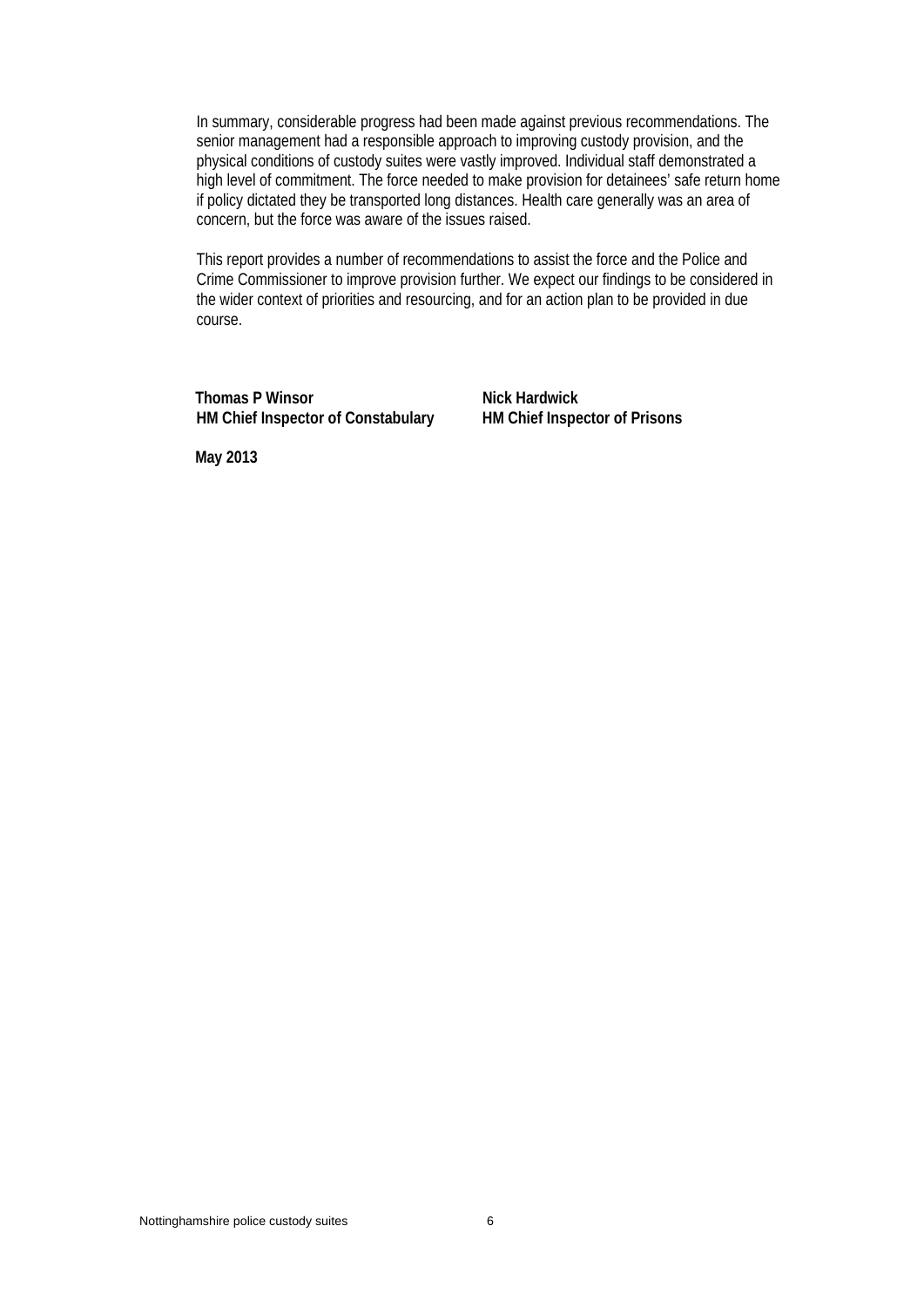## 2. Background and key findings

- 2.1 This report is one in a series relating to inspections of police custody carried out jointly by HM Inspectorates of Prisons and Constabulary. These inspections form part of the joint work programme of the criminal justice inspectorates and contribute to the UK's response to its international obligations under the Optional Protocol to the UN Convention against Torture and other Cruel, Inhuman or Degrading Treatment or Punishment (OPCAT). OPCAT requires that all places of detention are visited regularly by independent bodies – known as the National Preventive Mechanism (NPM) – which monitor the treatment of and conditions for detainees. HM Inspectorates of Prisons and Constabulary are two of several bodies making up the NPM in the UK.
- 2.2 The inspections of police custody look beyond the implementation of the Police and Criminal Evidence Act 1984 (PACE) codes of practice and that Association of Chief Police Officers (ACPO) *Authorised Professional Practice* – *Detention and Custody* at force-wide strategies, treatment and conditions, individual rights and health care. They are also informed by a set of *Expectations for Police Custody1* about the appropriate treatment of detainees and conditions of detention, developed by the two inspectorates to assist best custodial practice.
- 2.3 There were three custody suites in the Nottinghamshire Police force area, with a total cell capacity of 114. The force had held 37,310 detainees in 2012 and 103 detainees for immigration matters in the same period.
- 2.4 The designated custody suites and cell capacity of each were as follows:

| Custody suite                 | Number of cells |
|-------------------------------|-----------------|
| <b>Bridewell [Nottingham]</b> |                 |
| Mansfield                     | າາ<br>ے ت       |
| <b>Newark</b>                 | 10              |

### Strategy

- 2.5 Custody provision was centralised as part of the crime and justice directorate (CJD). We found there was good oversight with clear line management structure, roles and responsibilities. Funding had been approved for continued refurbishment of the current estate, and the improvement in the three suites since our last inspection was impressive.
- 2.6 Overall there were good meeting structures to oversee custody provision. Meetings were held regularly, with accountability for custody issues and risks at senior levels in the police service. A monthly custody user forum, chaired by a chief inspector, had a good cross-section of representatives, including custody staff. However, there had been no custody management meeting since October 2012 and this gap needed to be addressed.
- 2.7 Despite the significant progress in implementing our previous recommendations, the force lacked a central cell allocation process to match resources with demands – especially at Newark, where police officers were needed to help out in the custody suite at busy times. The force also needed to consider its practice of taking all those detained on domestic violence

 $\overline{a}$ 

<sup>&</sup>lt;sup>1</sup> http://www.justice.gov.uk/inspectorates/hmi-prisons/expectations.htm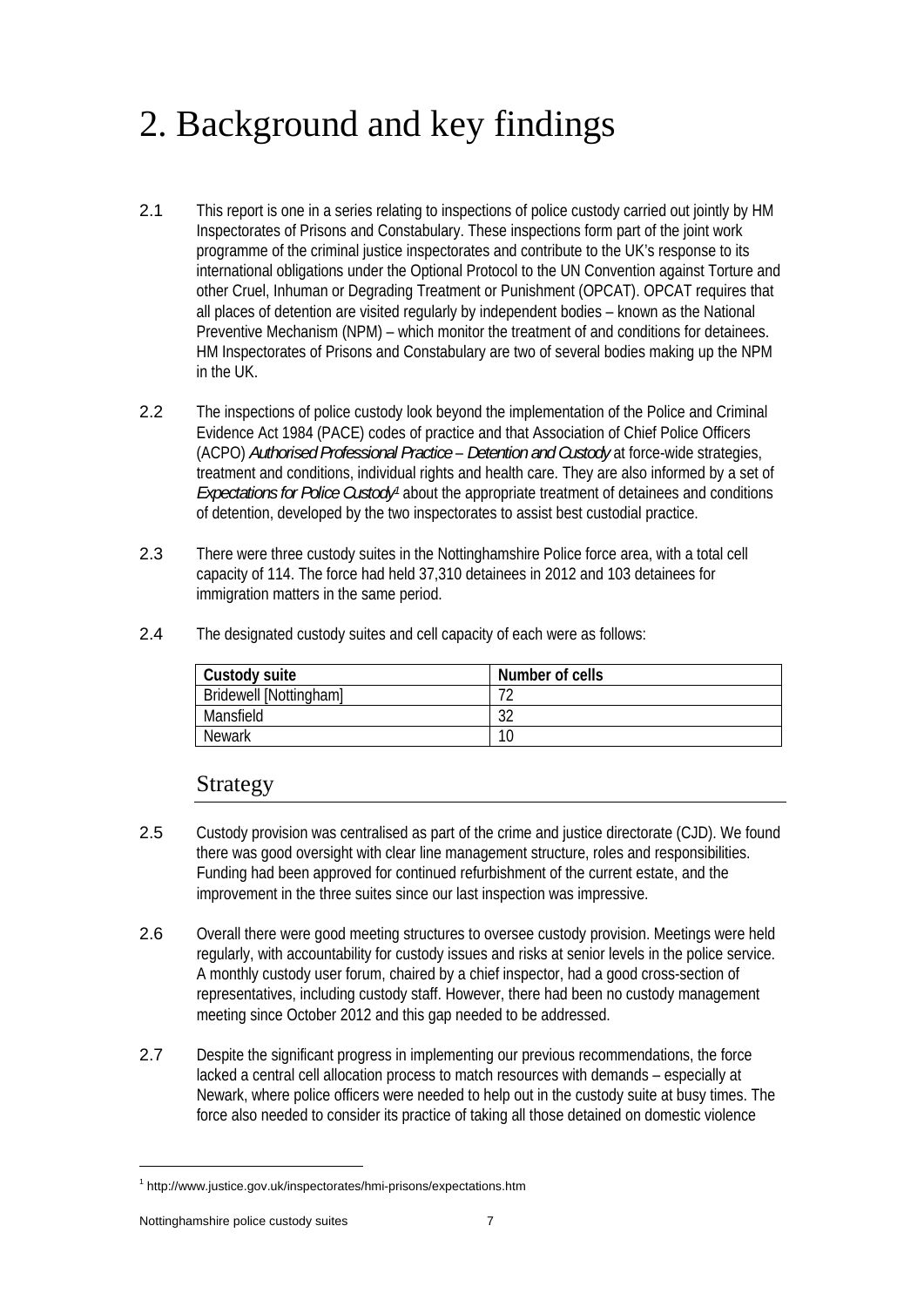charges to the Mansfield suite, which particularly affected detainees not from the area as there was little provision to take them home.

- 2.8 We found that partnership arrangements relating to mental health and children and young people and places of safety needed to be progressed at a much more senior level to secure safe places for vulnerable people.
- 2.9 Training for custody suite staff was of a good standard with content linked to adverse incidents and complaints monitoring with a pass/fail standard. Quality assurance involved an inspector checking 10 custody records a month per inspector, but this could have been made more robust by including person escort records (PERs), CCTV checks and the handover process as part of the sampling.

## Treatment and conditions

- 2.10 Detainees were generally treated with respect and courtesy. On several occasions we saw staff active in de-escalating potentially volatile situations, and communicating compassionately and carefully with people who were young or vulnerable. Bridewell was a busy custody suite and this sometimes contributed to staff not realising the needs of individuals with disabilities or those who required a greater level of care. On one occasion, we had to intervene to avoid a frail 70 year old man being placed in a holding booth with no seating. Staff could have been more proactive in responding to individual needs if there was better queue management and oversight of the suite, using the custody suites on all floors.
- 2.11 There were sufficient female detention officers (DOs) to deal with the number of female detainees. However, we observed an occasion when a male DO was tasked to monitor CCTV screens for two women detainees subject to cell observations following self-harm. Their clothing had been removed and one woman was naked from the waist up. In discussion with staff we established that they considered this to be inappropriate practice and had raised this with the management. There was no rip-proof clothing in any of the suites that could be offered in these circumstances, which would have resolved this dilemma and the dignity issues.
- 2.12 Diversity issues were normally considered properly, with, for example, provision for detainees with disabilities and provision for religious observance. All suites had limited private booking-in space, but staff lacked sufficient sensitivity when discussing information with detainees. Telephone and face-to-face interpreters were used for communicating with non-English speakers, although staff said there were problems in accessing some languages through the telephone service.
- 2.13 We observed an informed and thorough approach by staff in identifying and responding to risks in all the custody suites. There were appropriate checks when detainees presented with medication. In our custody record analysis and observations we saw that dynamic risk assessment was carried out and reviewed as circumstances changed, but we also identified gaps in recording. There was an appropriate mixture of responses according to detainee need, from constant watches to 60-minutes checks in cell.
- 2.14 Pre-release risk assessments (PRRA) were completed for all detainees on release but almost all showed that there were no perceived risks for the detainees being released. Despite this, half the detainees had some vulnerability on release. We saw a range of pre-release assessments for detainees being released into the care of mental health workers who were escorted home by officers and/or given directions to access public transport.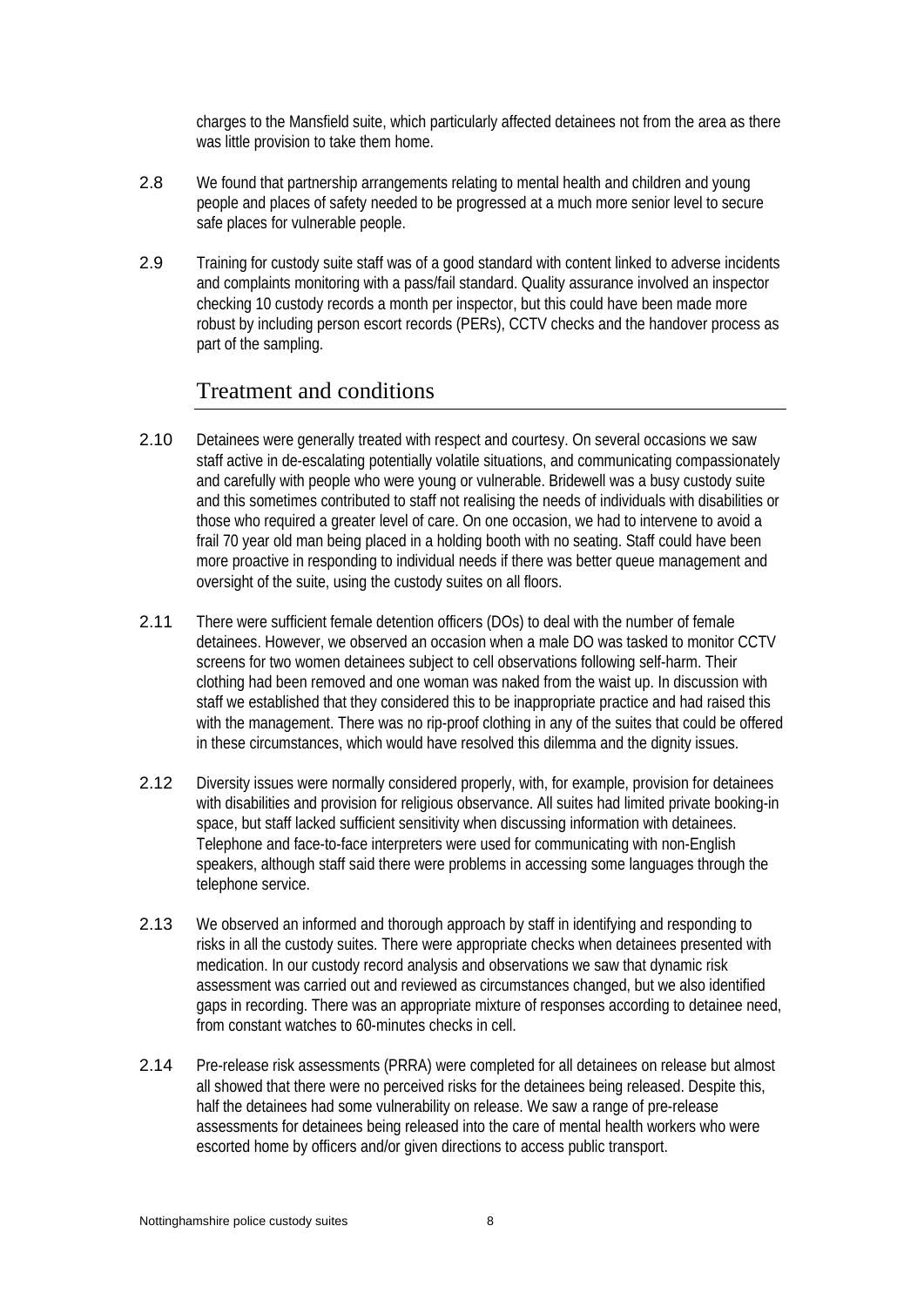- 2.15 Handovers were generally done from sergeant to sergeant, who then visited and informed the detainees about the handover. DOs were not included in the handover. It is our expectation that handovers should include the whole team, allowing adequate discussion of risks, concerns and welfare of detainees.
- 2.16 Use of force was not recorded sufficiently to allow the identification of risks, patterns, or inform training and learning from incidents. At the time of the inspection, use of force was recorded on the custody record, which was not designed or used for data analysis.
- 2.17 The physical condition of the suites was excellent and well maintained. The force had made considerable efforts in responding to our previous recommendations and dealing with the problems we had identified.
- 2.18 Detainees were generally given adequate bedding, although not enough pillows were provided at Mansfield. There was no evidence or observation to show that showers were regularly used or offered to detainees who had been in custody for a long time. Exercise was available to detainees, and we saw it offered and used at Bridewell.

## Individual rights

- 2.19 All sergeants reported they were willing to question the authorisation and appropriateness of detention. The force's performance statistics indicated that there had been greater use of voluntary attendance as an alternative to arrest and detention. In addition to family and friends, an appropriate adult service was available for young people and vulnerable adults seven days a week until 10pm. This was a good scheme and one of the better ones we have seen. Sergeants reported fewer detainees with immigration issues than at the previous inspection. Rights relating to detention were available in written and audio versions in 54 languages.
- 2.20 In Bridewell, a Home Office pilot scheme Blast allowed some detainees to access an onsite duty solicitor on weekdays between 9am and 5pm. Sergeants offered this service to people who had declined legal advice, perhaps because they thought this would delay their release from custody. Solicitors reported that take-up of this service was considerable at first but had since declined, and they believed that sergeants did not offer it regularly. However, the project was a good initiative.
- 2.21 Court cut-off times caused some concerns. Staff said they sometimes had difficulties in getting detainees to court, resulting in prolonged stays in custody, an extra burden on custody suites and poor outcome for detainees.

## Health care

- 2.22 Primary health services were provided by Medacs and Nottinghamshire Healthcare NHS Trust. We were not confident that all detainees received an adequate level of care from the provider of primary care services, and care for those with mental health and/or substance misuse issues varied across the force. The force had recognised the problems with the provision of health services by Medacs, and was taking steps to address this. It was also working with NHS commissioners to commission health services on its behalf as soon as practicable.
- 2.23 Not all nursing staff were trained to use all the resuscitation equipment. Medications management was poor, with too many staff having access to keys, missing medication, and inadequate systems for the audit of missing medications. However, we saw efforts to ensure detainees were provided with their prescribed medications while in custody.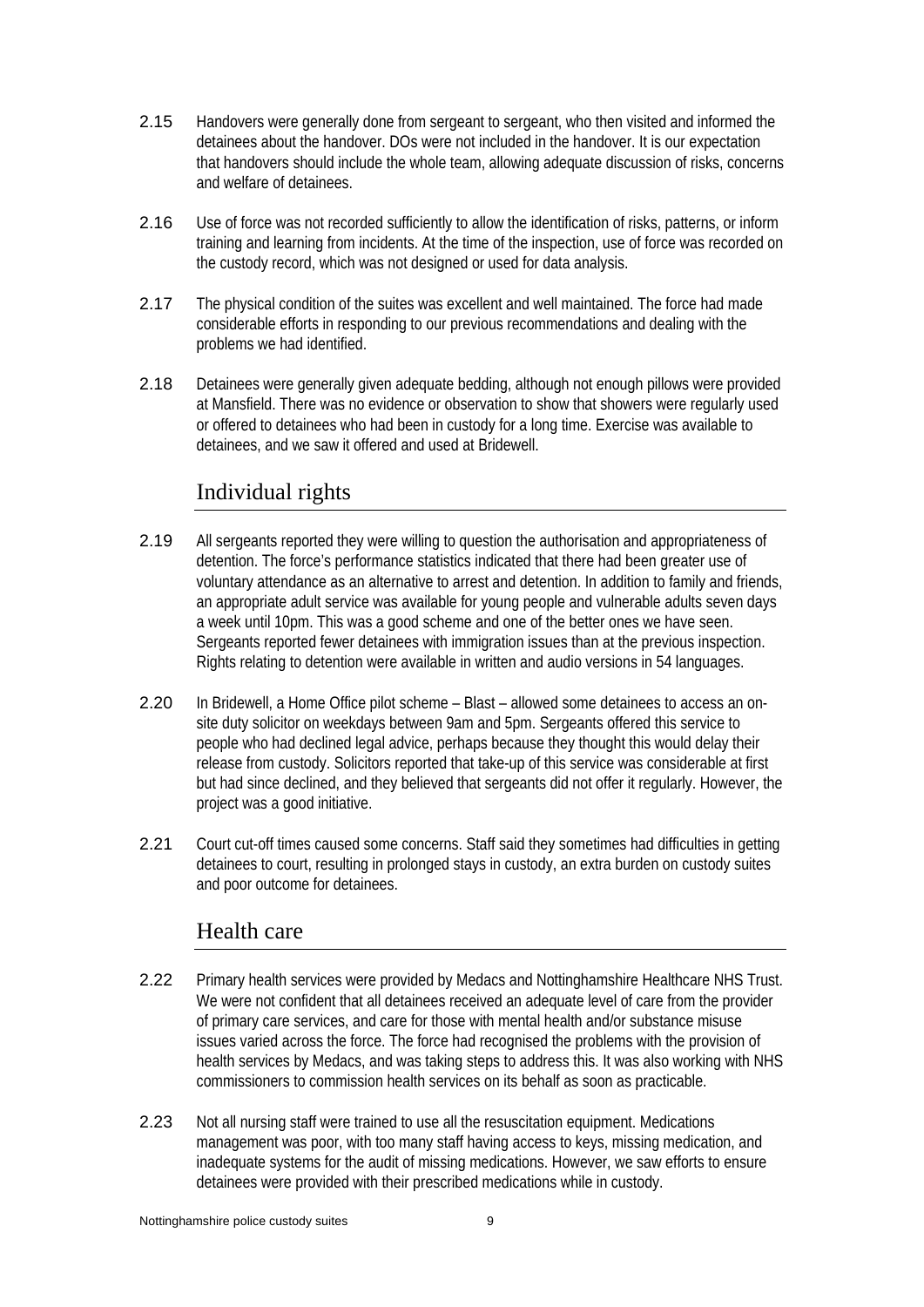2.24 Mental health provision for detainees varied across the force area, with some good practice in Mansfield and Newark as part of a pilot scheme. There were two Mental Health Act section 136 suites<sup>2</sup> across the force, with two spaces each. We visited one suite and found excellent facilities. However, there were many examples of detainees brought into custody rather than the suite, with the inevitable delays in service as a consequence. This needed resolving at a strategic level.

## Main recommendations

- 2.25 **The force should review its policy or guidance on cell observations. Detainees who have had their clothes removed for their own safety should, as far as possible, be observed by staff of the same gender. Rip-proof clothing should be provided to detainees whose clothes have been removed.**
- 2.26 **Nurses should be trained to use the full range of resuscitation equipment.** (Repeated recommendation 6.11)
- 2.27 **The Police and Crime Commissioner or Chief Officer should engage with health care partners at a strategic level to reduce the number of detainees held in police custody under section 136 of the Mental Health Act 1983.**

<sup>2</sup>  $2$  Section 136 of the Mental Health Act 1983 enables a police officer to remove someone from a public place and take them to a place of safety – for example, a police station. It also states clearly that the purpose of being taken to the place of safety is to enable the person to be examined by a doctor and interviewed by an approved social worker, and for the making of any necessary arrangements for treatment or care.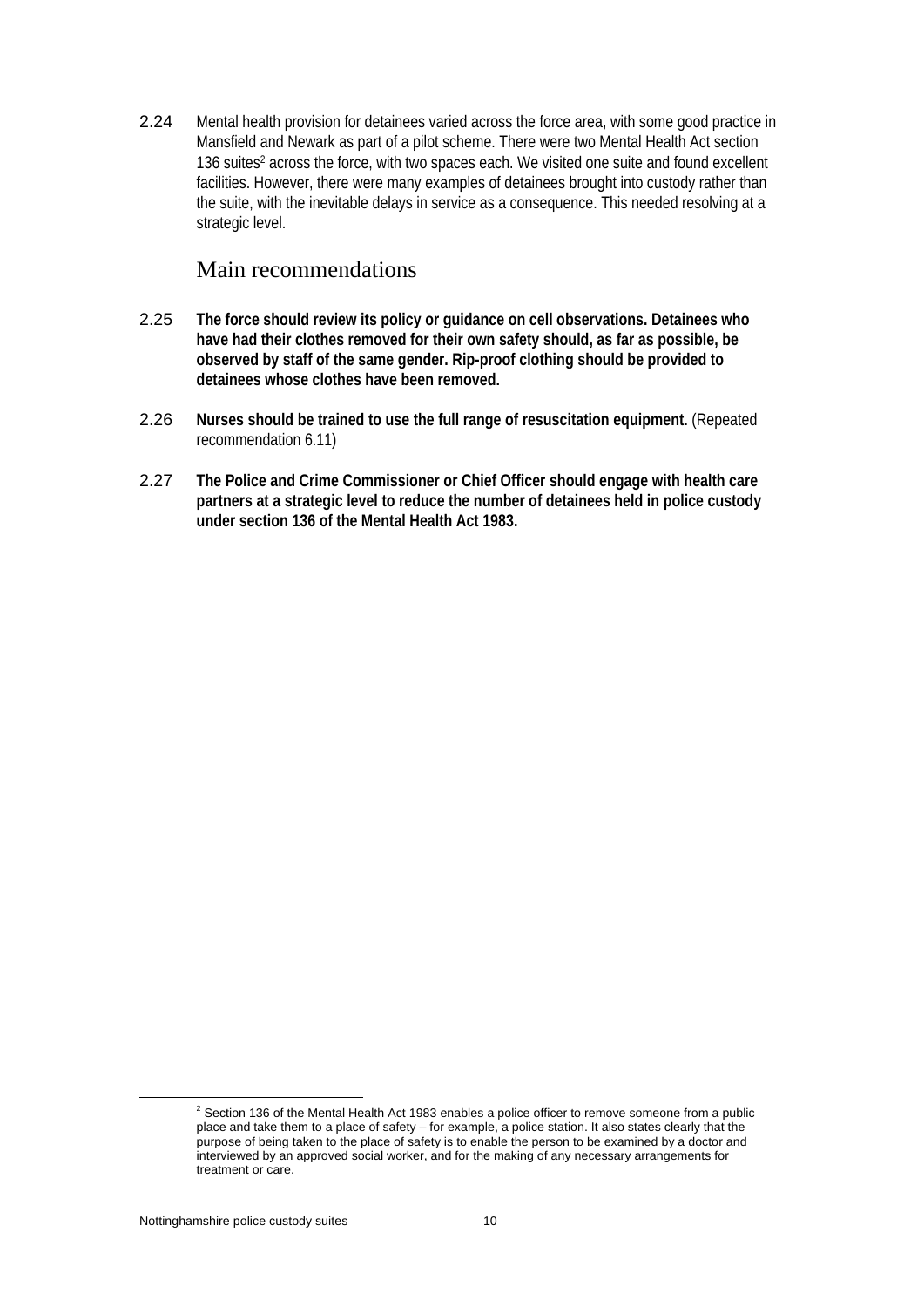## 3. Strategy

#### **Expected outcomes:**

**There is a strategic focus on custody that drives the development and application of custody specific policies and procedures to protect the wellbeing of detainees.** 

## Strategic management

- 3.1 An assistant chief constable (ACC) provided strategic leadership on custody, with a centralised custody function through the crime and justice directorate (CJD). A chief superintendent was head of CJD and line managed a police staff head of criminal justice, who in turn line managed the police staff head of custody and chief inspector of custody operations.
- 3.2 The force estates strategy had led to a reduction to the current three full-time custody suites. Since our previous custody inspection in 2011, funding had been allocated to a refurbishment programme for the estate, which had led to the improved conditions. The Police and Crime Commissioner (PCC) had agreed further funding to maintain and refurbish the estate for the 2013-14 financial year.
- 3.3 Since the reduction to three custody suites there had been no occasions that had required the unplanned use of other suites or neighbouring forces' custody facilities. There were no standby suites.
- 3.4 Staffing levels in Bridewell and Mansfield suites during the inspection were generally adequate, although there were not enough staff in Newark during periods of high demand and operational staff with no custody training had to assist. Staffing comprised permanent custody sergeants and police staff detention officers (DOs), employed by Nottinghamshire Police. There were some custody sergeant vacancies, which the force had identified in its risk management processes and which needed to be addressed to ensure more effective custody provision for detainees.
- 3.5 Custody sergeants line managed DOs who looked after the ongoing care and welfare of detainees. DOs were trained to book-in detainees, although we only observed this once during the inspection. In the larger suites, DOs had specific roles and worked effectively to provide a good standard of care.
- 3.6 There were eight dedicated custody inspectors, two per shift in the north and south of the county, line managing the custody sergeants, who in turn line managed the DOs. There were also two custody site managers (inspectors, north and south) with no line management responsibilities. All inspectors were line managed by the chief inspector of custody operations and head of custody.
- 3.7 There was an effective meeting structure where custody matters were discussed and reviewed. The deputy chief constable (DCC) chaired a monthly forum where the force action plan was reviewed, and the ACC custody lead was responsible for, among other things, the progress of recommendations from our previous inspection in 2011. The ACC custody lead held a monthly operational support board, where managers were held to account and departmental risk registers and action plans reviewed. There was a custody risk register, with a process for risks to be escalated to the CJD risk register and the force risk register.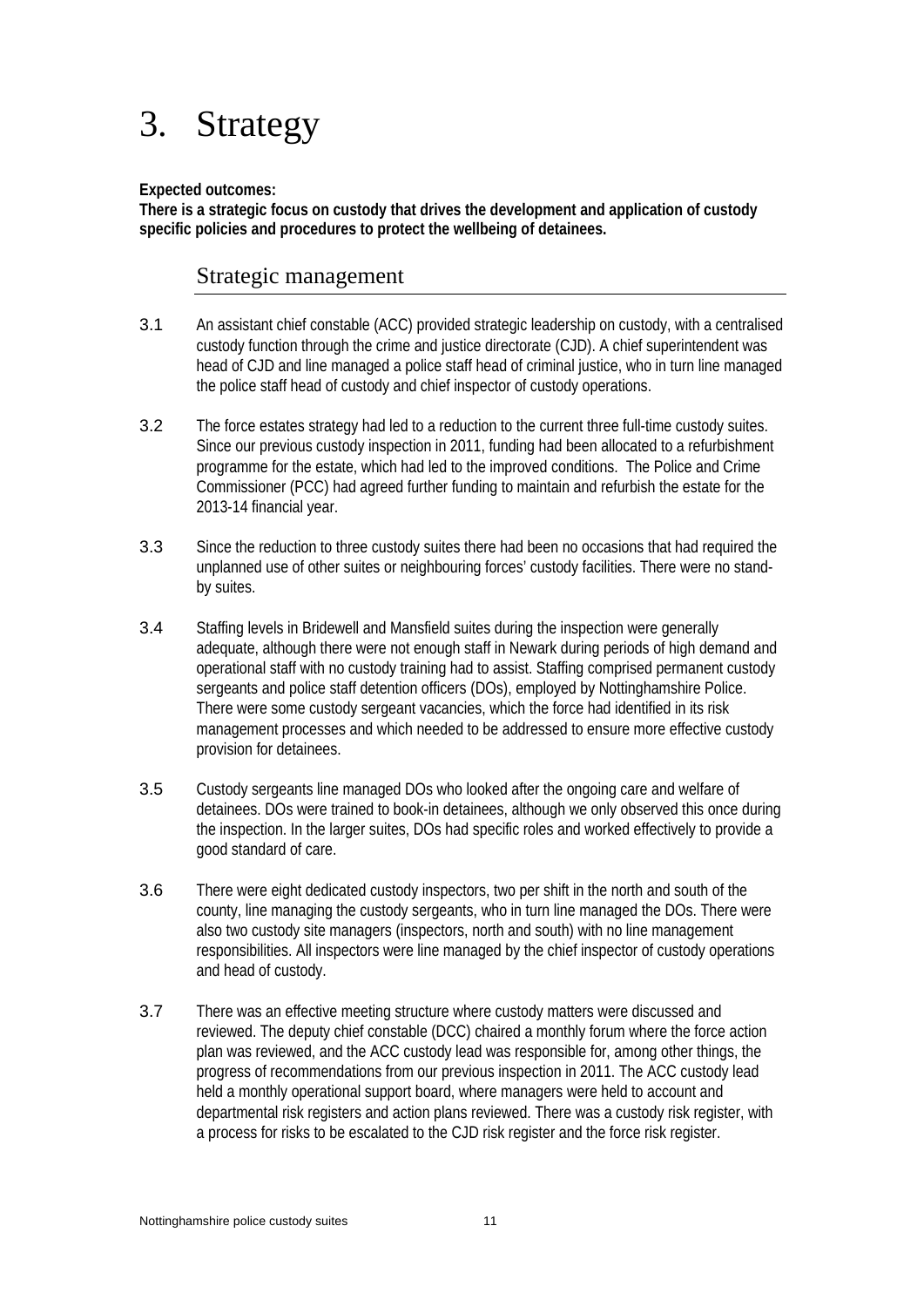- 3.8 The ACC lead for custody held a fortnightly meeting with the head of CJOM, which considered outstanding custody matters. The ACC held a bimonthly CJOM board meeting, attended by the head of custody, to review performance, including near-misses, bail and constant watches. The head of CJOM's fortnightly senior management team meeting, attended by the head of custody, also covered custody issues. There was a six-monthly custody inspectors meeting chaired by the head of custody. This was not often enough to address changes and to engage managers, but the force was due to make the meetings more frequent.
- 3.9 There were twice weekly performance meetings chaired by an ACC and attended by the head of custody and the chief inspector of custody operations where custody performance and issues were discussed. There was a monthly custody user forum with a good cross-section of representation, including custody sergeants and DOs. The only gap in the meeting structure was for the custody management meeting, which had not taken place since October 2012. These meetings needed to take place and be more frequent.

## Recommendation

3.10 **The force should fill custody sergeant vacancies, as identified by its risk management processes, to ensure more effective custody provision for detainees.** 

## Housekeeping point

3.11 Custody management meetings should be reintroduced and take place at frequent intervals.

## Partnerships

- 3.12 There were satisfactory partnership arrangements and active strategic engagement with relevant criminal justice organisations. The chief constable chaired the local criminal justice board (LCJB), which was attended by the ACC custody lead. The chief superintendent CJD chaired the prosecution team performance meeting attended by criminal justice partners.
- 3.13 The ACC custody lead attended the health care commissioning board, which was overseeing the transfer to the NHS commissioning of health services for police custody. The force was undertaking a health needs analysis as part of the process. However, there were ongoing concerns about mental health provision, particularly the numbers detained under section 136 of the Mental Health Act 1983 who were held in police cells rather than a health service place of safety. The PCC or chief officer needed to engage with health care providers to improve this position (see main recommendation 2.27).
- 3.14 There was an independent custody visitors (ICV) coordinator in the PCC's office. The ICV scheme consisted of one panel and was active, with a regular schedule of visits. ICVs told us that they were generally admitted to custody suites quickly and questioned police officers on how detainees were treated. ICVs had not identified any particular trends or problems. Ad hoc issues were dealt with and communicated effectively through a monthly report and quarterly meetings. There was consistent police representation from the CJD at the quarterly meetings. ICVs commented on a recent positive increased morale in custody suites. The scheme had received an Investing in Volunteers Award, which was a significant achievement.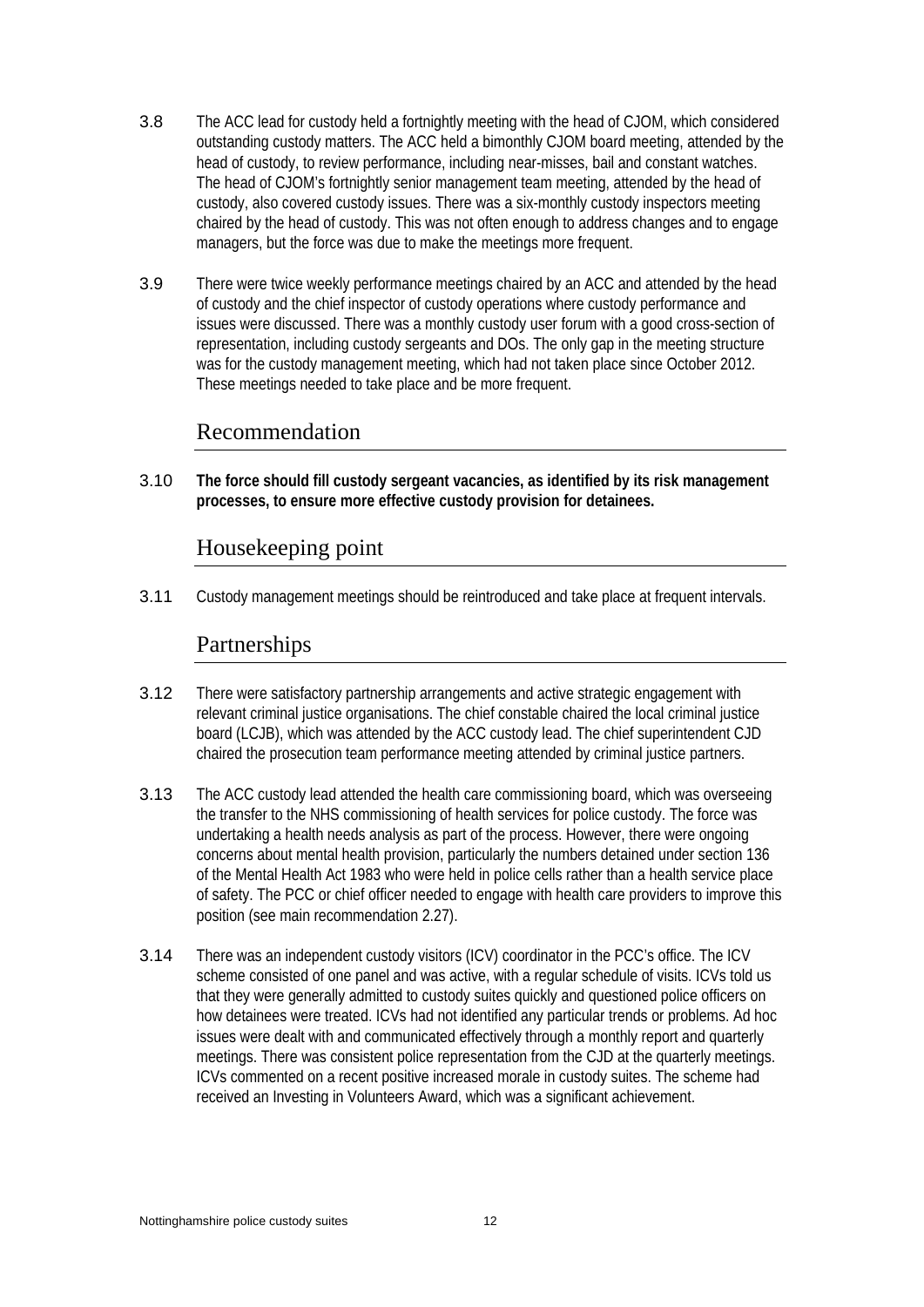## Learning and development

- 3.15 All custody sergeants and DOs had taken a five-week custody-specific training course before undertaking custody duties. The course was linked to the national custody officer learning programme of the College of Policing. The shift pattern for custody staff allowed for four annual training days, one of which was an annual custody refresher training day for all custody staff. The refresher course included national safer detention guidance, the quality assurance process, adverse incidents and complaints monitoring and analysis. This was a comprehensive and robust approach to training.
- 3.16 An overarching custody policy included standard operating procedures based on ACPO's *Authorised Professional Practice* – *Detention and Custody*, which was accessible to all staff on the custody intranet. The force was actively consulting on some policies due for review. The Independent Police Complaints Commission (IPCC) *Learning the Lessons* document was also available on the intranet. A quarterly custody newsletter was used effectively to communicate a wide range of custody issues. Staff awareness of the custody intranet site was mixed and needed to be improved.
- 3.17 The 'adverse incident' process involved the completion of an electronic form by custody sergeants or DOs, which custody inspectors forwarded to the occupational health department. Immediate issues were dealt with by email and reviewed at the weekly criminal justice and custody senior management team meeting. All adverse incidents were analysed and reported at the quarterly health and safety meeting, attended by the head of criminal justice. However, it was unclear how information on these incidents was communicated to frontline staff.
- 3.18 There was a quality assurance process for sampling custody records. The force audit unit randomly generated 10 custody records a month for each inspector. This process was completed on a corporate template, but tended to be a tick-box approach, and the examples we saw showed no evidence of any qualitative feedback. The examples also did not provide an audit of feedback to individual officers, although there was evidence from one inspector of feedback that was recorded in a sergeant's personal development review. Although we were told that trends and themes from the process were used to inform custody refresher training, the lack of qualitative information would limit this.
- 3.19 Person escort records (PERs) were no longer included in the sampling process. We observed incorrect information that was endorsed on a PER, which resulted in the delay of the transfer of a detainee to the prison escort contractor and the failure to identify warning markers from the police national computer. Sampling of custody records was not cross-referenced to CCTV recordings. The installation of new CCTV systems provided the opportunity to include this in the process. There was no quality assurance of shift handovers.

## Recommendation

3.20 **Information on adverse incidents should be clearly communicated to frontline staff.** 

## Housekeeping points

- 3.21 Staff awareness of the custody intranet site should be improved.
- 3.22 Quality assurance processes should include the cross-referencing of sampled custody records to CCTV recordings, and include person escort records and shift handovers.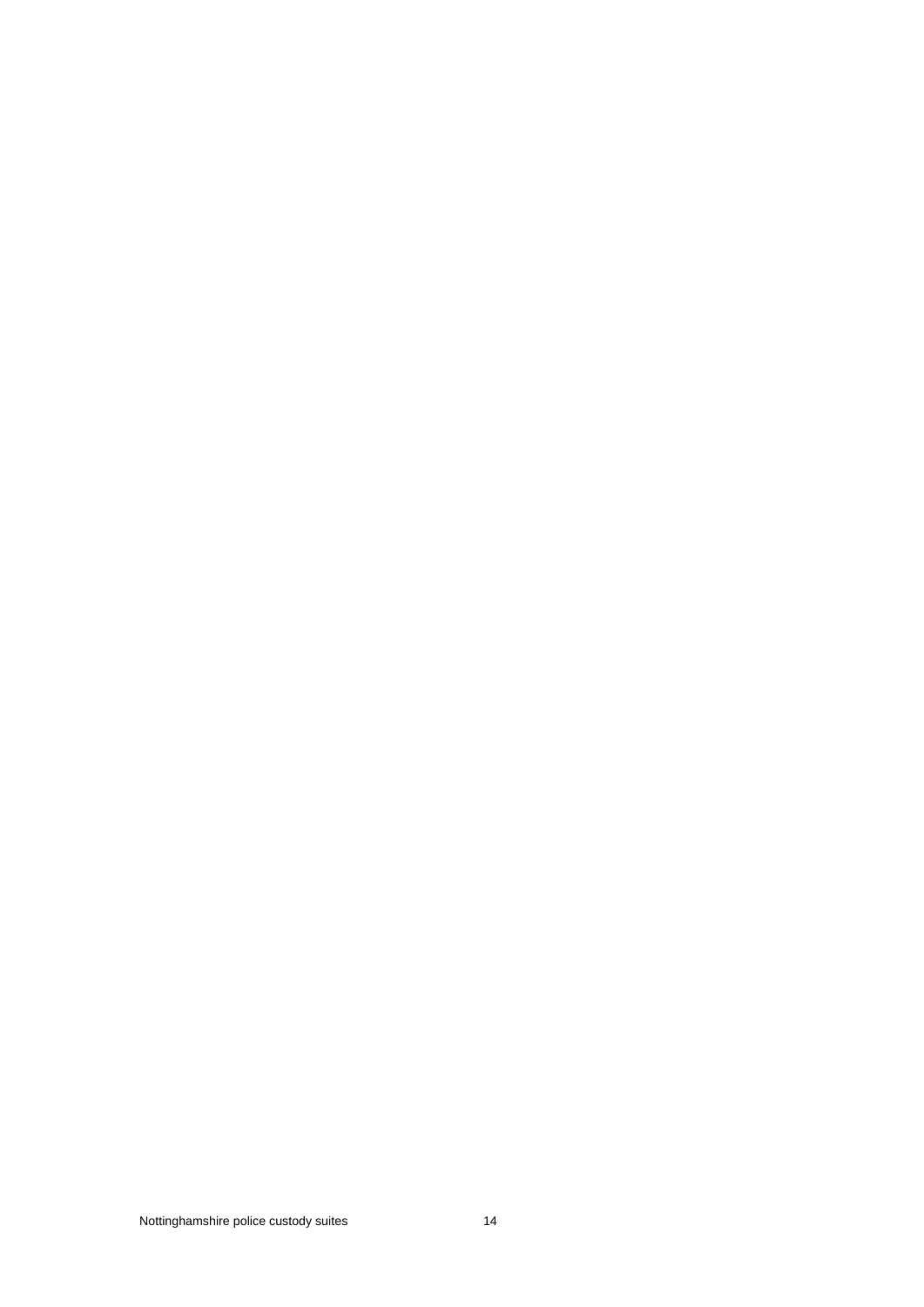## 4. Treatment and conditions

#### **Expected outcomes:**

**Detainees are held in a clean and decent environment in which their safety is protected and their multiple and diverse needs are met.** 

## Respect

- 4.1 Most detainees we saw were brought into custody suites in police cars, although we saw a few arrive in police vans. We looked at one van at Newark, which had a secure area in the back. A detainee, who had been violent and continued to be belligerent, had been conveyed 28 miles to Newark from Worksop in this secure vehicle. Staff said that it was universally unpopular, with staff and detainees, to travel such long distances to custody suites, especially with violent detainees, as this raised the safety issue for both detainee and arresting officers. The force also needed to review its provision for the safe return of vulnerable detainees who were transported a long way from home.
- 4.2 Staff engaged with detainees in a professional and courteous manner. At all custody suites, custody sergeants dealt with very vulnerable detainees with patience and sensitivity. Custody sergeants gave vulnerable and fractious detainees the opportunity to calm down and go through the booking-in process.
- 4.3 The booking-in areas in the Mansfield and Bridewell custody suites were large and at times busy and crowded. There was insufficient privacy and although we saw some sergeants trying to compensate for this, others seemed unaware of potential sensitivities. Booking-in desks at Newark were portioned, although the throughput was much lower with less risk to confidentiality.
- 4.4 At Bridewell, small clear-fronted holding booths were routinely used to lodge detainees awaiting transfer to the court (they were next door to the court cells). Seating had recently been removed from these booths, and there had been no consideration of how long detainees might be held in these conditions. We observed three detainees who were held for between two and three hours in these booths. We observed another detainee, an elderly and frail man in his 70s, also being lodged in one of these booths, even though there were more appropriate adapted cells (see paragraph 4.6). We felt it necessary to intervene and custody staff subsequently moved him into a holding cell with a seated area. Staff could have responded to individual needs more proactively if there were better queue management and oversight, using all floors of the suite.
- 4.5 At Newark and Mansfield, staff showed a reasonable awareness of diversity, and ensured that female detainees had a nominated officer to care for them. At Newark, the one detention officer and one custody sergeant on each shift worked closely together and were able to tailor their responses to detainees brought into the custody suite. At Bridewell, officers often treated all detainees the same and failed to recognise that some had specific needs that might affect their time in the custody suite.
- 4.6 We observed one detainee in a wheelchair being booked-in at Bridewell. He was not taken to the slightly lower discrete desk (see paragraph 4.4) but was booked-in at the general desk, with a large height difference between him and the custody sergeant. As well as the issue of respect, this did little to facilitate good communication. We later spoke to this detainee in his cell and he said that he had been treated well but he had not been asked about his mobility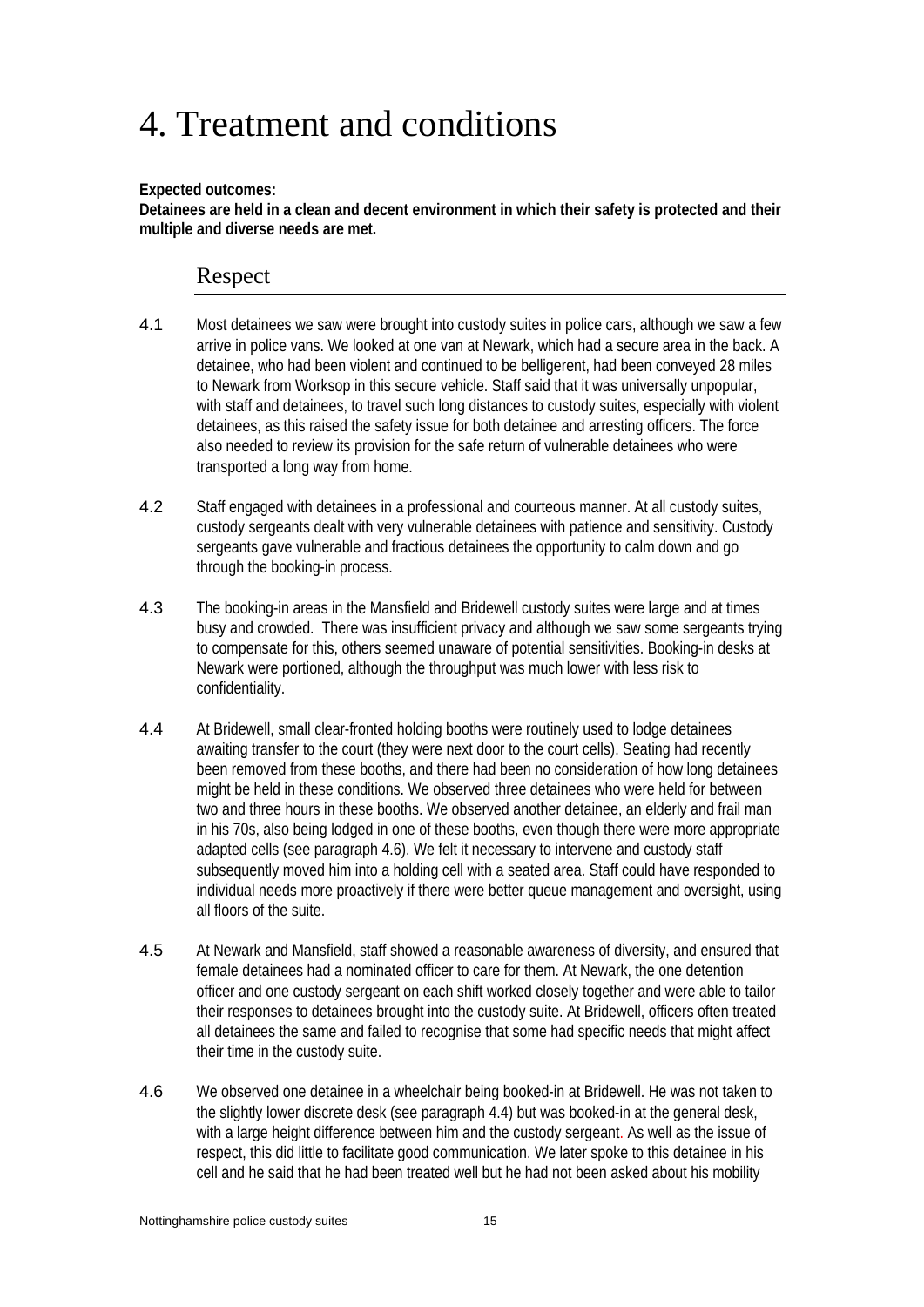restrictions or, for example, whether he could get to the toilet unaided or lie on the bench or reach the call bell.

- 4.7 All female detainees were asked if they might be pregnant and if they wanted to speak to a female member of staff about any welfare issues. There were designated cells for female detainees at Bridewell and technically elsewhere, but in practice, at times of high demand all cells were used irrespective of the sex of the detainee. Staffing at Bridewell and Mansfield had a good gender mix so there was always a female DO available to search or speak with a female detainee. During the inspection there were only two male custody staff on duty at Newark, and they told us that they would have to request a female member of staff to attend the suite if needed.
- 4.8 At Bridewell we observed two female detainees, located in separate corridors, who had been harming themselves. Both detainees had their clothing removed and at one point both were in their cells without any clothing from the waist up. At this time a male detention officer was conducting constant observations of four detainees, including the two women, via CCTV (level three observations - Approved Professional Practice (APP) requires such observations to be a constant and uninterrupted watch by camera, tasked to one person). Despite the women's state of undress, there had been no consideration of getting a female DO to do this observation. A male officer was asked by a custody sergeant to conduct close proximity observations outside the cell of one of the female detainees, who was still naked from the waist up. This was not appropriate and the officer was, rightly, reluctant to do this. The matter was eventually resolved and a female DO spoke with the detainee and persuaded her to put on a T-shirt.
- 4.9 There were four designated cells for children and young people under 17 at Bridewell but none at Mansfield or Newark. At Newark we were told that children and young people would be permitted to wait on a bench in the booking-in area or in a side room with their appropriate adult, if there were no risk issues and they were soon due to be interviewed. At Bridewell, this was facilitated if staffing and space allowed, and we saw this happen. We observed children and young people under 17 being brought into the custody suites with their appropriate adult for interview, and custody sergeants using appropriate language so that the young person could understand. They also ensured that the appropriate adult understood what was going to happen.
- 4.10 Custody sergeants asked all detainees, both male and female, thoroughly and clearly whether they had dependants, and we observed efforts to make arrangements, in consultation with the detainee, for children who needed to be collected from school. Sergeants had a good awareness of safeguarding issues affecting young people or vulnerable adults.
- 4.11 All detainees were asked when they were booked in if they had any religious dietary needs. Prayer mats, a Qur'an, and several Bibles were available at all custody suites and stored respectfully. Bridewell had a room that detainees could use to pray in. It was not clear if detainees were made aware of this room or how often it was used. During the inspection the key to this room could not be located. Cells did not have the direction of Mecca indicated, although there were compasses attached to the prayer mats.
- 4.12 There were no hearing loops or Braille material at any custody suite.
- 4.13 Custody sergeants and DOs were aware of the needs of transgender detainees when they were searched, and asked them if they had a preference for the gender of DO doing the search.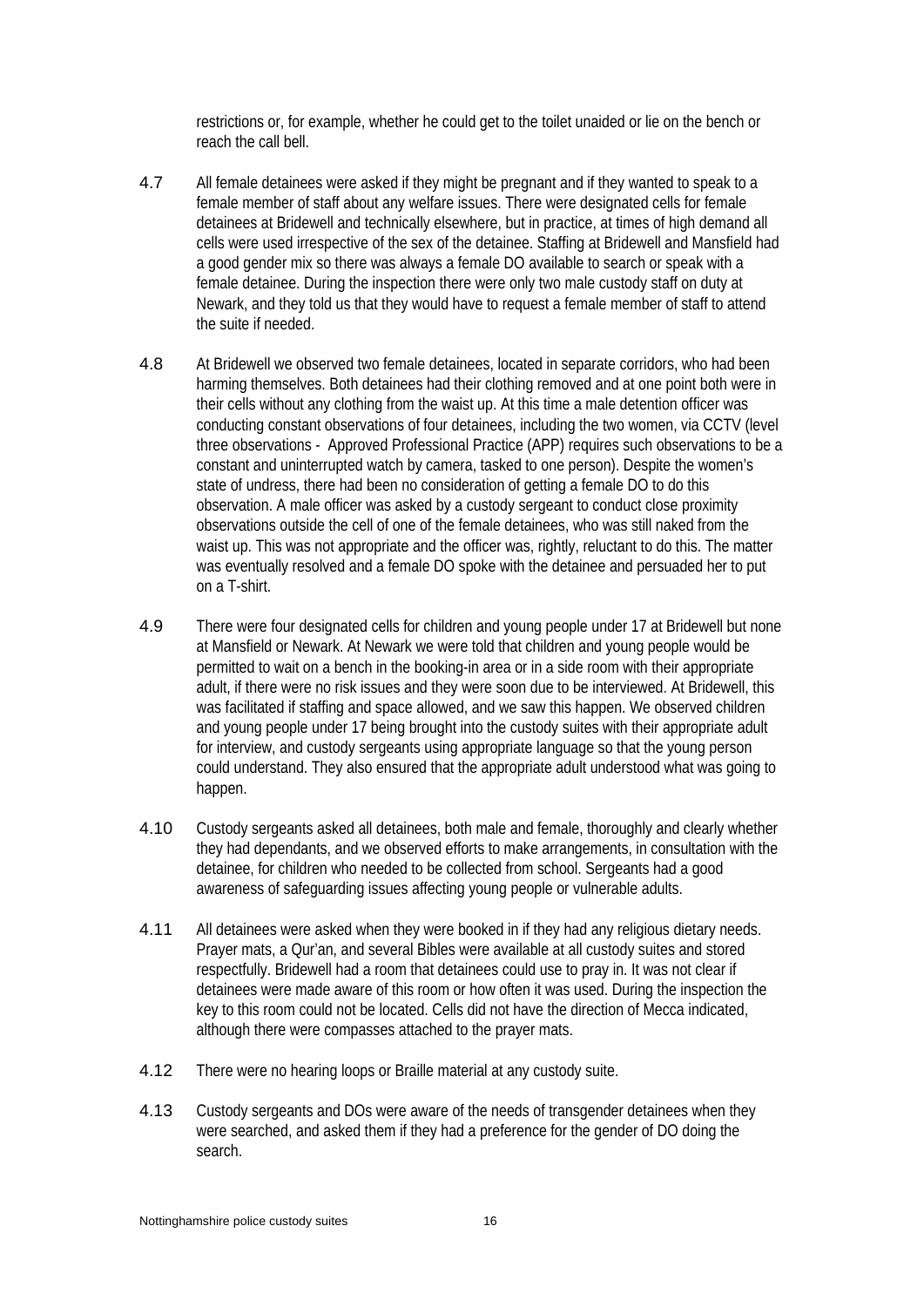## Recommendations

- 4.14 **Booking-in areas should provide sufficient privacy to facilitate effective communication between staff**.
- 4.15 **The booking-in process in the Bridewell custody suite should be more efficient and use all available capacity on available floors to reduce queues on the ground floor.**

## Housekeeping points

- 4.16 Detainees should only be held in the Bridewell holding booths for short periods.
- 4.17 Staff should receive guidance about conducting constant observations via CCTV of detainees who might have had their clothing removed.
- 4.18 Hearing loops should be supplied in the booking-in areas.

### Safety

- 4.19 We observed custody sergeants carrying out the initial risk assessment thoroughly, in particular with detainees who had mental health concerns. Custody sergeants explained the purpose of the assessment to the detainees. They asked probing questions if detainees divulged that they had harmed themselves in the past, and sometimes asked to look at detainees' arms for any marks. Our custody record analysis confirmed that all detainees were risk assessed on arrival into custody.
- 4.20 At Newark and Mansfield we observed good communication between custody sergeants and detention officers. However, this was not always the case at Bridewell. Here, some DOs worked directly alongside custody sergeants – conducting cell visits, assisting with searching and generally looking after the welfare of detainees – while others conducted 'general duties', which included level three observations completing paperwork and answering cell call bells. Sergeants did not assume full control of the suite and while DOs were competent to deal with incidents, sometimes the lack of oversight led to poor communication about detainees.
- 4.21 The different levels of observations of detainees generally correlated with the risk assessment. At Bridewell, DOs carried out level three (CCTV) observations in a separate room for no more than 30 minutes at a time. A notice in the room outlined their duties and DOs were reminded whilst conducting these observations, not to read newspapers or use the telephone. This location enabled the DO to concentrate on the CCTV without interruption. At Newark and Mansfield, level three observations took place at or next to the custody desk by a dedicated DO or police officer.
- 4.22 In our custody record analysis, the level of observation that detainees were placed on was generally appropriate, but sometimes the recorded rationale was unclear. Observation levels were generally met. Our analysis showed that observation levels were altered as the detainee's situation changed. This included reducing the level of observation as detainees became less intoxicated, moving a detainee in custody for the first time from 30-minute to 60 minute visits, and increasing the observation level for a detainee when she made comments about wishing to harm herself.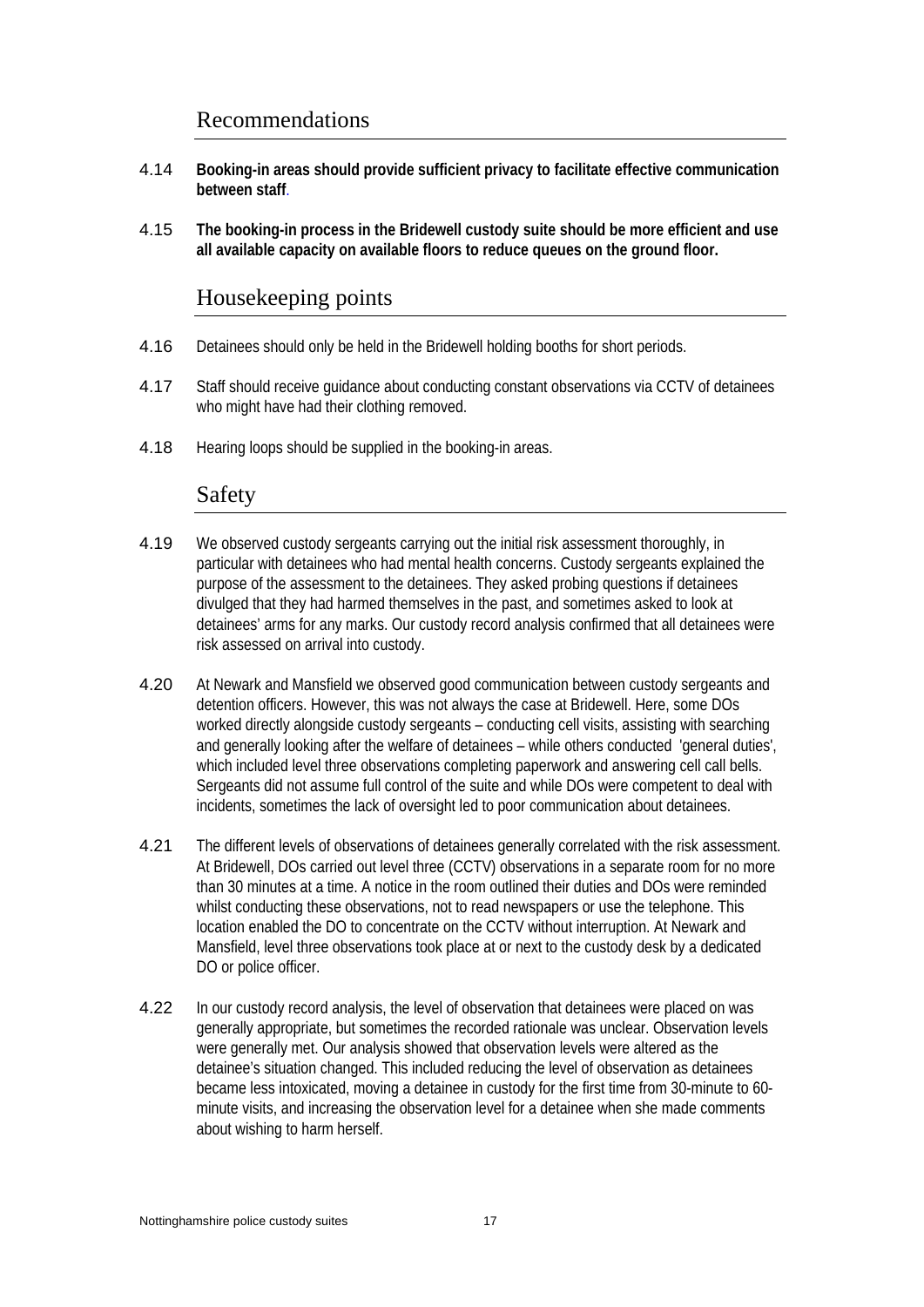- 4.23 Children and young people under 17 were generally placed on 30-minute observations. During the inspection, some police officers were engaged in level four observations (close proximity). At Bridewell, the officer undertaking this task told us that she had been briefed by the outgoing officer rather than the custody sergeant. The officer did not record any interaction with the detainee or any observations about their mood. However, at Newark we saw a custody officer clearly brief a police officer tasked with such an observation and a log commenced.
- 4.24 Staff had a good understanding of rousing procedures for detainees who were intoxicated. Custody sergeants, in liaison with health care professionals, took the decision when rousing should cease.
- 4.25 All the cells in all custody suites were covered by CCTV. At Newark, there were two cells designated as `vulnerable` cells at the front of the custody suite, which were generally reserved for detainees requiring closer observations or later to take forensic samples. Boards covering the windows could be removed so the occupant could be supervised from the booking-in area, which we observed happening.
- 4.26 Staff on most shifts carried anti-ligature knives. There was no rip-proof clothing in any custody suite (see main recommendation 2.25).
- 4.27 Arrangements for staff handovers were poor. At Bridewell, custody sergeants were each allocated responsibility for a number of cells on the ground floor and handed over information about the detainees in those cells to the incoming custody sergeant. Detention officers handed over to each other separately. It was unclear why all incoming and outgoing custody staff could not have a collective handover. At Newark and Mansfield the practice was the same, although less of an issue at Newark due to the small number of staff.
- 4.28 Pre-release risk assessments (PRRA) were completed for all detainees on release but almost all showed that there were no perceived risks for the detainees being released. Despite this, half the detainees in the sample (15) had to be released into the care of mental health workers or escorted home by officers. This suggested there may have been additional risks that were not recorded.
- 4.29 We heard of many examples at Mansfield where detainees were released to make their way home to the Newark and Worksop areas. Nottinghamshire Police policy was, wherever possible, to convey all those detained for domestic abuse allegations in the Mansfield, Newark and Worksop areas to the custody suite at Mansfield – the base for the public protection unit that specialised in domestic abuse cases. Travel warrants were not available for these detainees on release, who had to rely on police officers taking them home, relatives picking them up, or simply finding their own way on public transport.

## Recommendations

- 4.30 **Frequency of observations of detainees should be strictly adhered to so that risk can be managed adequately.**
- 4.31 **Handovers should be comprehensive and attended by detention officers and police custody staff, with the area in which the handover takes place cleared of other staff and detainees.** (Repeated recommendation 4.16)
- 4.32 **The recording of pre-release risk assessment should be improved and cover the advice or support offered to detainees before their release, including means of getting home.**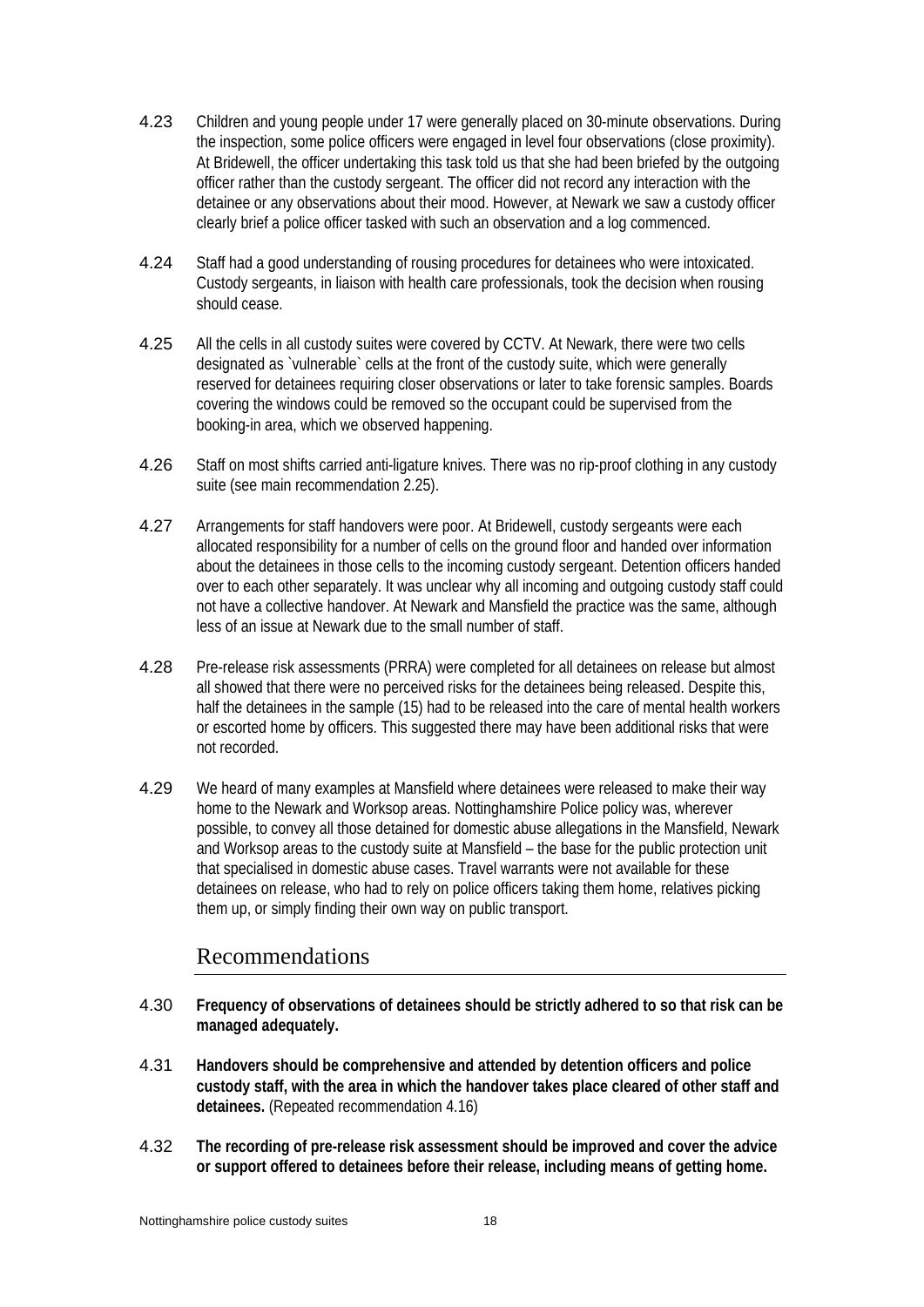## Housekeeping point

4.33 Custody sergeants at Bridewell should have improved oversight of the work of the detention officers.

### Use of force

- 4.34 All staff had been trained in approved safety techniques and received annual refresher training. We observed good communication between custody sergeants and officers relating to detainees.
- 4.35 There was a requirement to record all use of force. However, staff were unsure about the level of force that could be used which required recording. For example, a detainee was brought into the custody suite handcuffed, and in a very belligerent state. Staff needed to remove his clothing for forensic purposes but the detainee would not comply. He was forcibly restrained by four officers and his clothing removed and replacement clothing put on. He was taken to another cell by several officers and still handcuffed. This was done in a very professional manner and in line with use of force training that all staff had received. Another example was the incident described in paragraph 4.8. On neither occasion was a use of force form completed, When we queried these incidents with the custody staff, it was clear that they were fully aware of the use of force form, but had not considered submitting one. Staff needed further guidance about when it was appropriate to submit the form. Use of force forms were not collated or analysed by the force to identify trends or practice points.
- 4.36 We did not observe any strip searches authorised by custody sergeants but we were told that they would be considered for detainees who had committed specific drug-related offences and might have drugs secreted, and for detainees who had warning markers on the PNC for concealing prohibited items.

## Recommendation

4.37 **Nottinghamshire police should collate the use of force in accordance with Association of Chief Police Officers' policy, and custody staff should be given training or advice on when to submit a use of force form.** 

## Physical conditions

- 4.38 The condition of the custody suites was good and most, if not all, cells had been redecorated since the last inspection, when we were very critical of their poor condition, especially at Bridewell. Considerable effort had been made by Nottinghamshire Police to refurbish and maintain all three suites to a good standard.
- 4.39 There were cleaning regimes in all the suites and we were told that responses to maintenance requests were reasonably swift. This was most evident at Bridewell, where a full-time janitor had been employed. In addition to the cleaning staff, we also observed detention officers cleaning cells, mopping floors and wiping down mattresses and pillows when cells became vacant. The toilets in the cells were clean, and notices in all cells warned occupants they would be charged if they damaged the cells. Before a detainee was released, a detention officer inspected the cell to ensure that there was no damage, and this was recorded on the custody log. This was an effective system of ensuring that the cells were kept relatively clean and well maintained.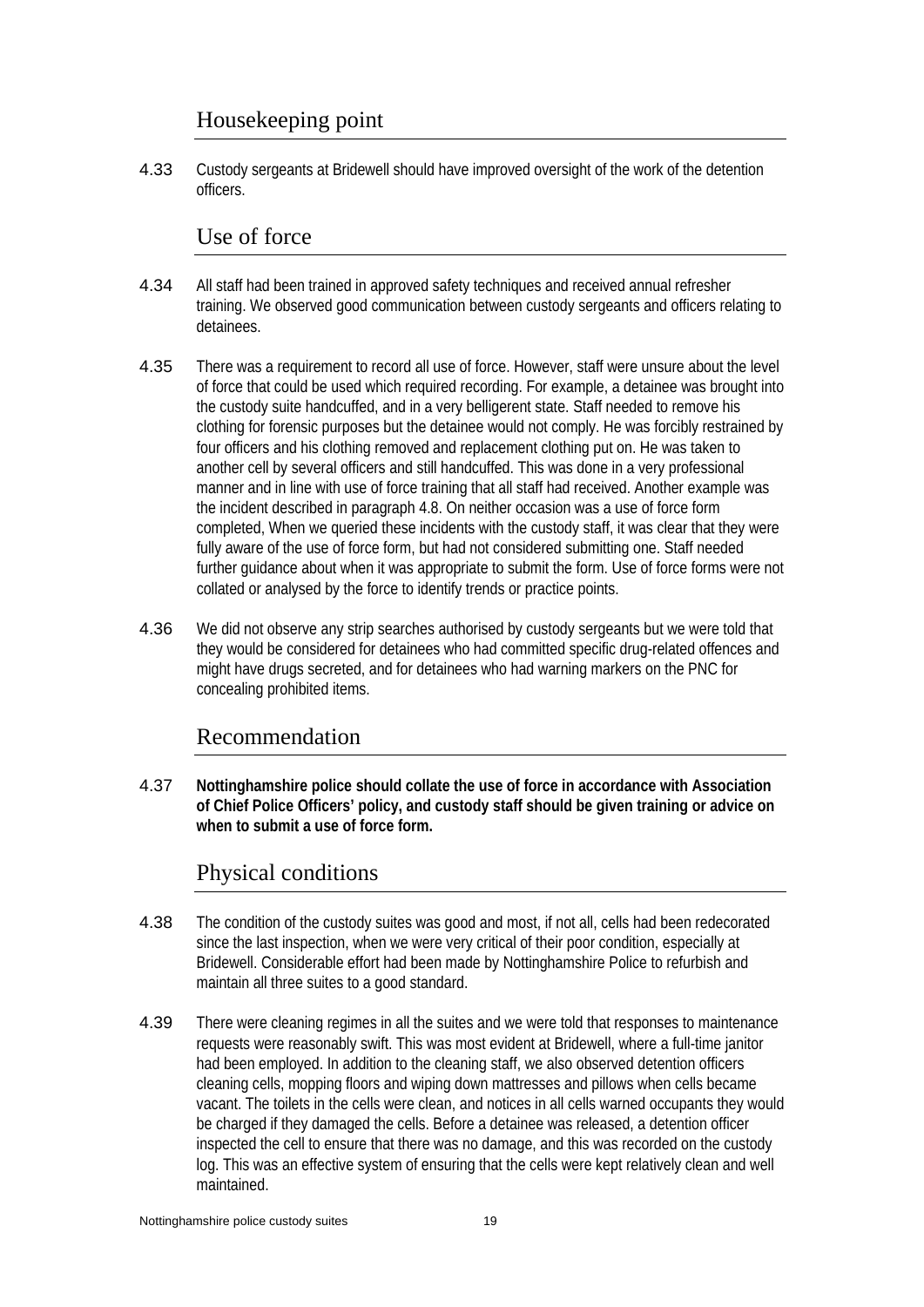- 4.40 There were records in all custody suites of weekly checks of the cells and detention rooms, as well as emergency life saving equipment. Checks included cell call bells, quality of mattresses and pillows, and potential ligature points arising from cell damage, wear or fault. Custody staff said that cells were checked daily and recorded on the custody records. However, cell call bells were usually only checked weekly.
- 4.41 Although the condition of Bridewell was now much improved, there were problems with the design of the building. Several cells lacked natural light, and some cells on the ground floor were in recesses off small corridors, which affected good sightlines and made some areas very confined.
- 4.42 It was very common to see non-custody staff taking keys and going to cells, either to take detainees to or from interview or sometimes responding to call bells. Our expectation is that only trained custody staff should visit cells. However, due to low staffing levels, especially at Newark, this could not have been achieved without significantly affecting the operation of the suite. This was less of an issue at Bridewell, which had higher staffing levels.
- 4.43 At all three suites, the use of cell call bells was explained to all detainees when they were placed in a cell. We saw custody staff responding promptly to cell call bells.
- 4.44 All suites had a fire evacuation policy and fire safety audits completed in the current year, but there was no record of fire evacuation exercises. Sets of handcuffs were available for evacuation. Smoking was not permitted in the custody suites.

## Housekeeping points

- 4.45 All cell call bells should be checked daily.
- 4.46 Visits to cells should be undertaken only by custody staff, or if necessary accompanied by them.

### Detainee care

- 4.47 Every cell in the Bridewell and Newark custody suites had a mattress and pillow or a combined mattress/pillow, but supplies of these varied in Mansfield. All mattresses and pillows were wiped clean between use by the detention officers. We found a good stock of clean anti-rip blankets, which were distributed throughout the day and night. All cells, except 'vulnerable' cells (see paragraph 4.25) and those for children and young people under 17, had in-cell sanitation and handwashing facilities. Suites had a clean toilet area with handwashing facility, soap and towel in the same corridor as the children and young people's cells. The other communal hand washbasins and toilets were in good condition. We observed that toilet paper was handed out only when a detainee requested it, which was inappropriate.
- 4.48 Showers were clean in all suites. Those at Bridewell were reasonably private, but the showers at Newark and Mansfield needed careful supervision to ensure privacy, particularly for female detainees. Custody staff at all suites told us that showers were facilitated if requested by detainees, and sometimes offered to those held overnight. In our custody record analysis, only two detainees (7%) were recorded as having access to washing facilities while in custody – one, a 13-year-old boy, was detained for less than one hour, and the other, a woman, was detained for up to seven-and-a-half hours. There was no reference in any other logs to detainees being offered showers, although one was held for over 23 hours before going to court and a second for 28 hours before transfer to an immigration removal centre. We spoke to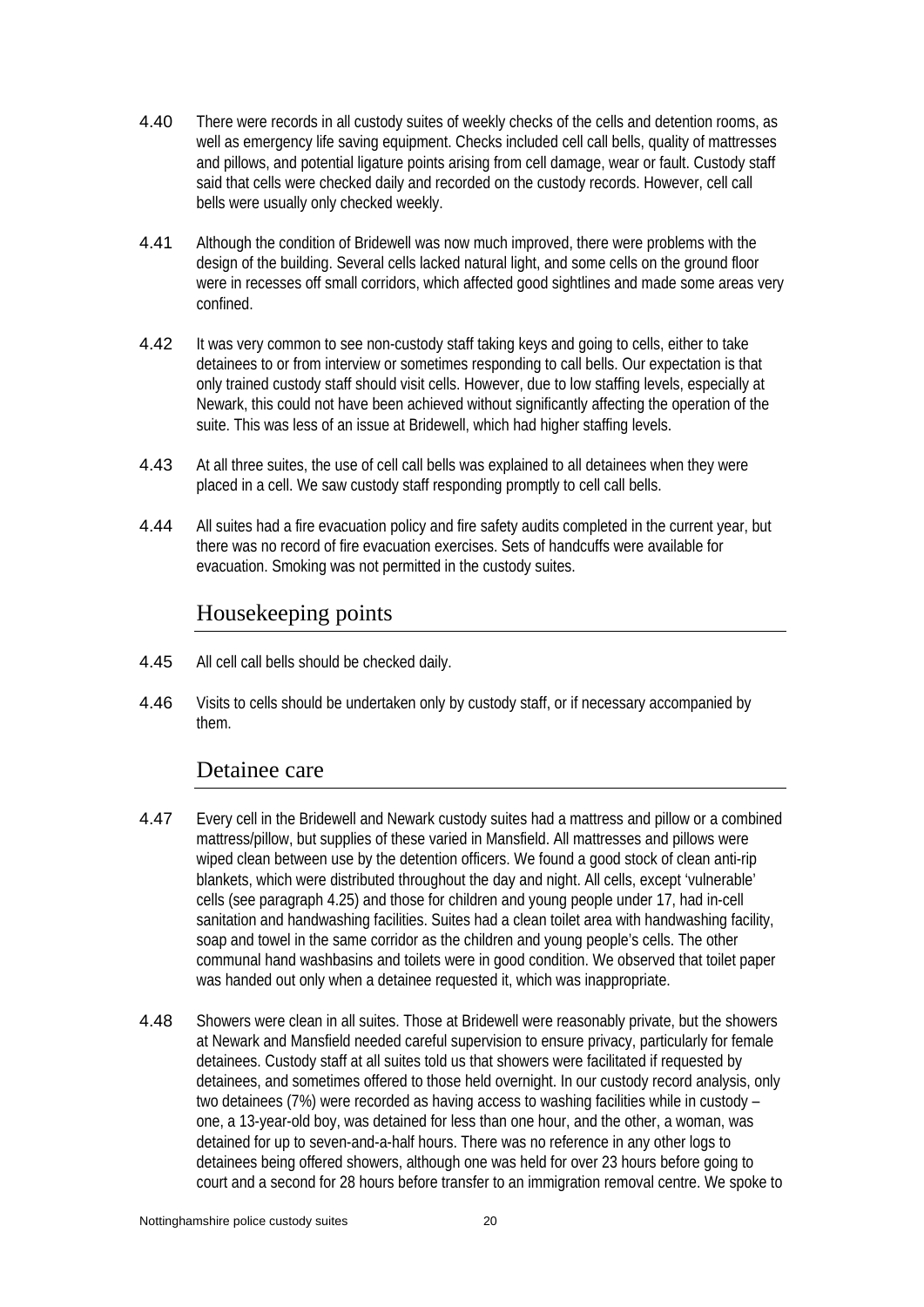a couple of detainees who had been detained overnight, and neither had been offered a shower.

- 4.49 Toiletries, such as toothpaste and soap, were available. There was a variety of sanitary products for women but they were not routinely offered, although there was a notice about their availability in the booking-in areas.
- 4.50 Replacement clothing, including underwear, was available at all suites but there were limited stock at Newark.
- 4.51 Food preparation areas were clean. We observed meals given to detainees at designated mealtimes and we were told that meals would be provided outside these times if needed. All suites had a stock of microwave meals, which met a range of dietary requirements.
- 4.52 In our custody record sample, 21 detainees (70%) had been offered at least one meal while in custody. Nine of these (43%) had accepted at least one meal, and the remaining 12 (57%) refused the meals offered. The custody logs showed that meals were only offered at designated mealtimes, with breakfast between 7am and 9.30am, lunch between noon and 1pm, and an evening meal between 5pm and 6pm. One detainee at Mansfield was given a halal meal but there was no reference to other specific meals in the custody logs. The food preparation areas were clean.
- 4.53 There were clean exercise yards in all the suites, and we saw several people using these at Bridewell. We were told that exercise at Newark and Mansfield was only facilitated if a detention officer had the time to stand in the yard with the detainee or observe them on the CCTV.
- 4.54 There was very limited reading material for detainees, mostly old newspapers and magazines, and nothing in foreign languages, easy-read formats or specifically for younger people. Only two detainees in our sample (7%) were given reading material during their detention – one was detained for seven hours and 20 minutes and the other for 21 hours and 42 minutes. Family visits were not routinely permitted at Bridewell or Mansfield, but we were told at Newark that they were facilitated if it was felt they would assist the detainee. An example given was a detainee held over the weekend and likely to be remanded into custody, whose partner was permitted to come and see him. Mansfield had some excellent closed visit facilities but we were told that they were never used.

### Recommendation

4.55 **All detainees held overnight, or who require one, should be offered a shower, which they should be able to take in private.** (Repeated recommendation 4.36)

## Housekeeping points

- 4.56 There should be sufficient pillows in all the custody suites.
- 4.57 Toilet paper should be routinely provided in each cell.
- 4.58 Hygiene packs should be routinely offered to female detainees.
- 4.59 Custody suites should stock a suitable range of reading material for detainees, including young people, non-English speakers and those with limited literacy.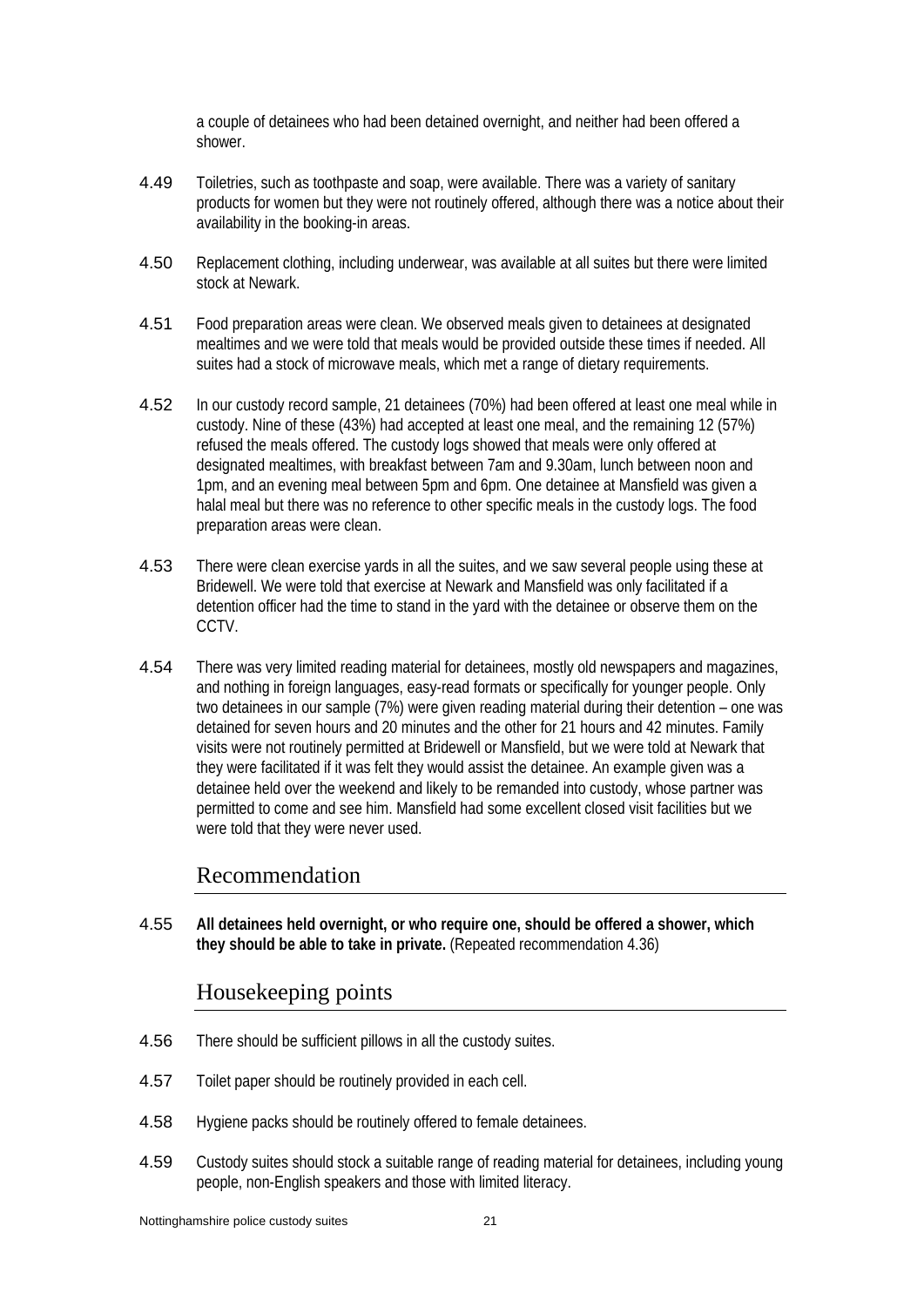4.60 Where appropriate, visits should be facilitated for children and young people, vulnerable adults or those held for long periods.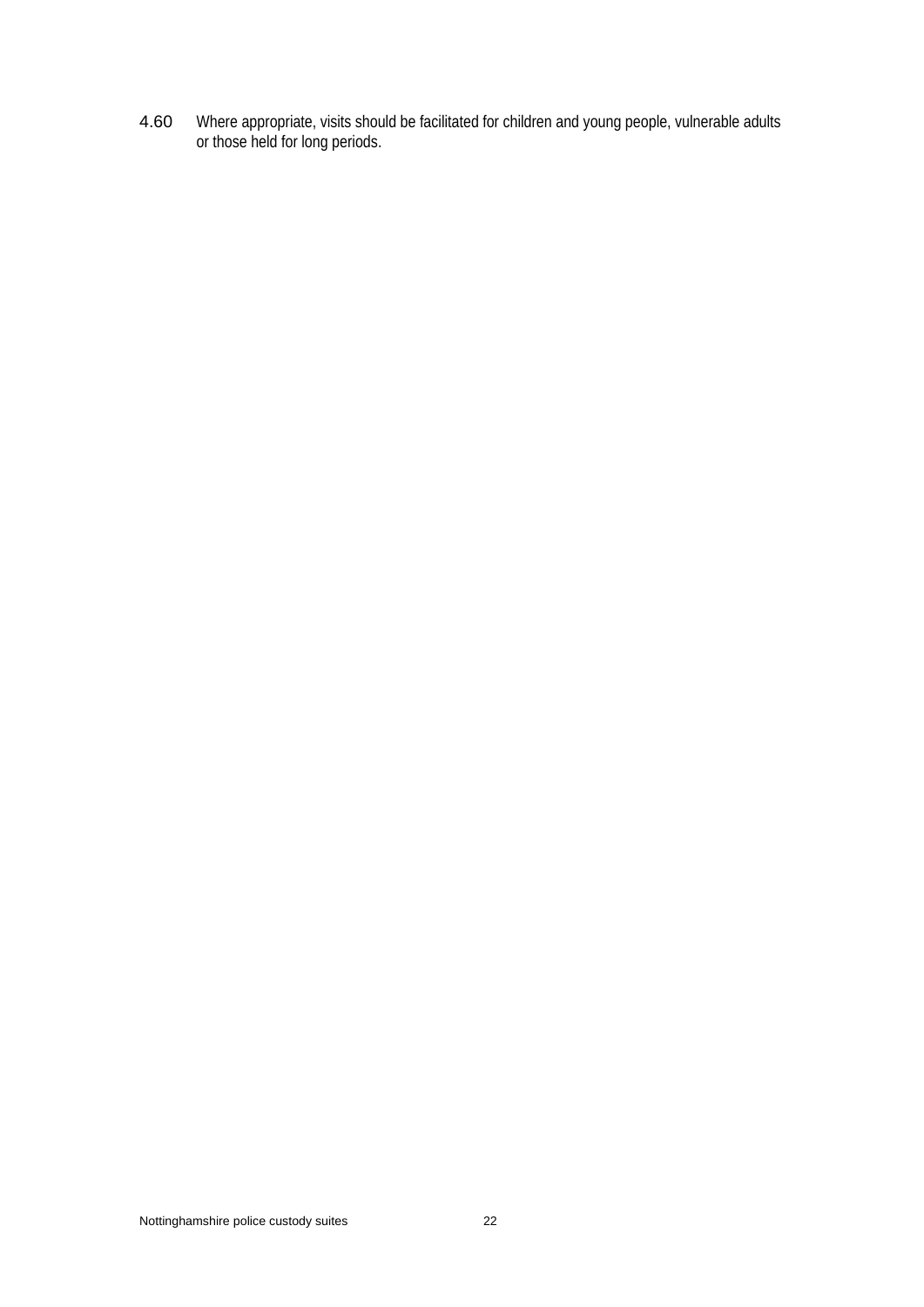## 5. Individual rights

#### **Expected outcomes:**

**Detainees are informed of their individual rights on arrival and can freely exercise those rights while in custody.** 

## Rights relating to detention

- 5.1 We observed detainees being booked-in shortly after arrival at the custody suites, although at Bridewell, the high numbers of detainees meant that some waits could be up to 40 minutes. Custody sergeants checked the reasons for detention with arresting officers to ensure there were appropriate grounds. Sergeants told us they were confident in refusing detention when the circumstances did not merit arrest. Alternatives to custody were available, such as restorative justice programmes and voluntary attendance, and many operational police officers who we spoke to were very familiar with these approaches.
- 5.2 Custody sergeants were clear about their obligations to ensure that cases proceeded quickly, and we did not see many detainees who had been held for an excessive time. In our custody record analysis, only one detainee had been held for more than 24 hours (just over 28 hours).
- 5.3 Staff assured us the custody suites were never used as a place of safety for children under section 46 of the Children Act 1989.<sup>3</sup>
- 5.4 Reviews of detainees in custody were undertaken by custody inspectors, one of whom covered Bridewell (Nottingham) and one who covered Newark and Mansfield (county). The majority of reviews we observed were done face-to-face, and detainees could make clear representations about their continued detention. We also saw some telephone reviews, which were also carried out in accordance with PACE. Most were carried out on time or earlier including one detainee at Bridewell who was reviewed one hour after detention. Most detainee reviews not held face to face did not log if the detainee had been reminded of their rights.
- 5.5 The number of immigration detainees held in custody suites in Nottinghamshire had more than halved, from 212 in 2010 to 103 in 2012. We were told that staff had a good relationship with UK Border Agency staff.
- 5.6 At the time of the inspection, the force adhered to the PACE definition of a child instead of that in the Children Act 1989,<sup>4</sup> which meant those aged 17 were not provided with an appropriate adult (AA) unless they were otherwise deemed vulnerable. Family members or friends were usually contacted in the first instance to act as an AA. When it was not possible to contact them, the privately provided 'TAAS' (The Appropriate Adult Service) scheme provided cover for both children and young people and vulnerable adults every day between 8am and 10.30pm, and staff reported no difficulties with attendance times. At Bridewell, we observed an AA from the scheme attending during office hours within 30 minutes of being contacted.
- 5.7 In our custody record analysis, there were five young people aged under 17 (17%). Four had an AA present while they were read their rights, and two who were interviewed had their AA

<sup>3</sup>  $3$  Section 46(1) of the Children Act 1989 empowers a police officer, who has reasonable cause to believe that a child would otherwise be likely to suffer significant harm, to remove the child to suitable accommodation and keep him/her there.

<sup>4</sup> In all other UK law and international treaty obligations, 17-year-olds are treated as children. In April 2013, the High Court ruled that the PACE definition was incompatible with human rights law.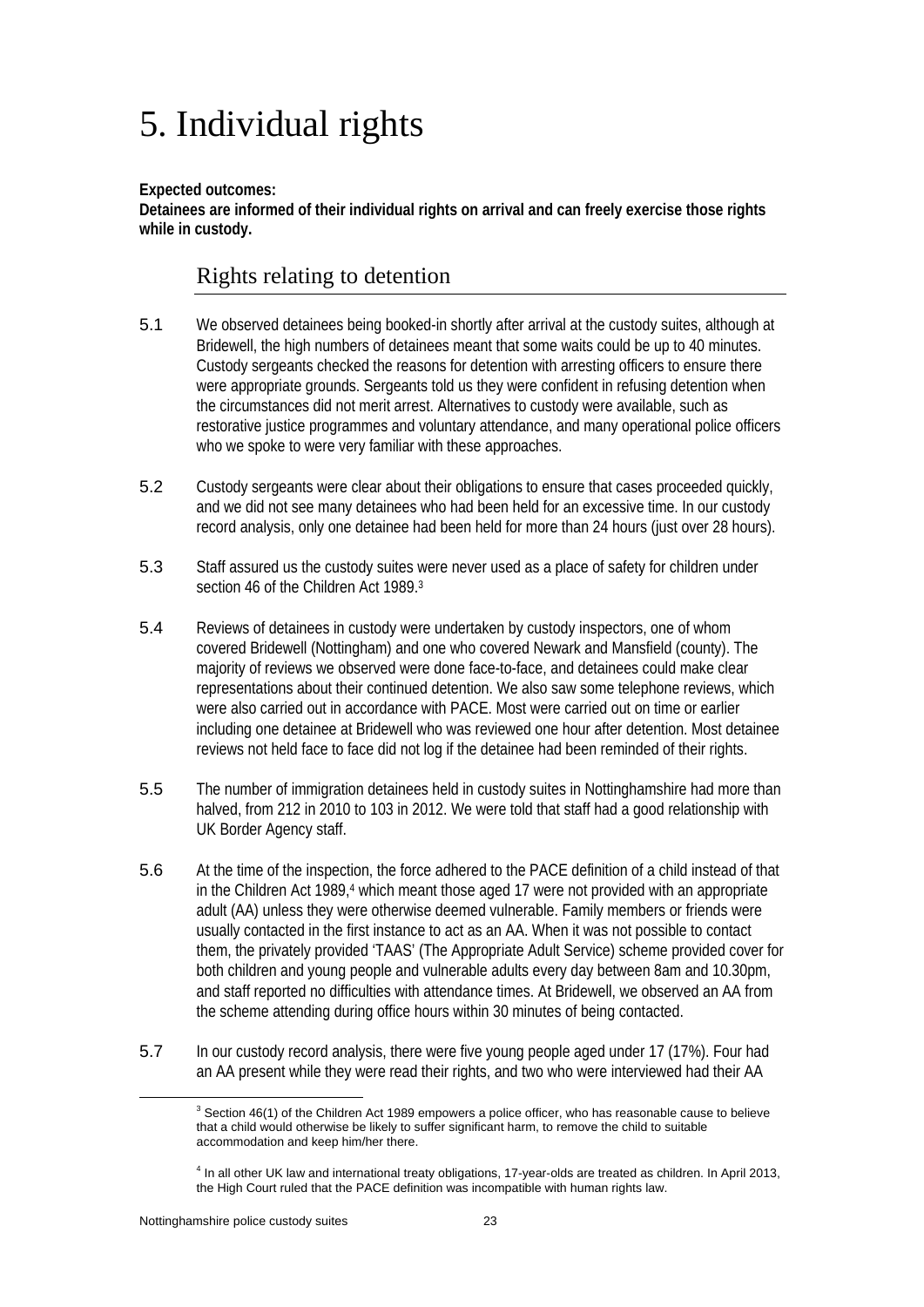present. One detainee had been arrested at 10.30pm for being drunk and disorderly, and did not have an AA present when his rights were given. He wanted his mother to be contacted but she was not located until 10.05am the following morning, and she attended custody shortly thereafter. The risk assessment was repeated in her presence but there was no additional record of rights attached to the custody log that contained the AA's signature. The young person was not charged and was released shortly afterwards but had been in detention for almost 12 hours before an AA attended. Another young person had to wait over five hours for an AA to attend. After four hours of efforts to trace her mother, custody staff contacted the scheme provider who attended within the hour.

- 5.8 During the booking-in, staff gave detainees a very detailed and informative leaflet summarising their rights and entitlements. A similar version could be downloaded and printed for non-English speakers in their own language (54 were available), and could be played through an audio version, but custody staff were not aware that an easy-read pictorial format was also available on their website. The rights and entitlements documentation was not available in Braille. There were five foreign nationals (17%) in our custody record sample, and it was clear that four had been given their foreign national rights, but this was not clearly recorded in the fifth case. Only one of these detainees requested that their embassy be informed of their detention, and the custody log recorded that their embassy had been faxed.
- 5.9 We observed several foreign national detainees being booked-in. A professional telephone interpreting service was used during the booking-in process through double handset telephones, which allowed a three-way conversation. Staff told us that the telephone interpreting service was increasingly unable to provide interpreters for some languages. We observed a Lithuanian detainee who had been arrested at 2.45am who did not receive his rights and entitlements until 12.25pm due to the non-availability of an interpreter in his language. Staff told us that a face-to-face interpreter service was available for interviews. In our custody record analysis, one detainee who was recorded as not able to read or write in English was provided with an interpreter during his booking-in. However, the custody log later indicated that he 'appears to hold a good conversation and does understand', and he was subsequently interviewed without an interpreter present. In a second case, interpreting services were used to book-in and interview a foreign national detainee.

#### Recommendation

5.10 **Appropriate adults should be available at all times without undue delay to support detained children and young people aged 17, provided that informed consent has been given.** 

### Housekeeping points

- 5.11 Reviews of detainees should be carried out on time.
- 5.12 Where a detainee's rights and entitlements are not given on arrival at the custody suite, or where a detainee is reviewed while asleep, custody records should be endorsed to show that the detainee was informed or reminded of their rights when they awoke.
- 5.13 Custody staff should be made aware that detainees' rights and entitlements are available in an easy-read pictorial format on the force website to give to detainees.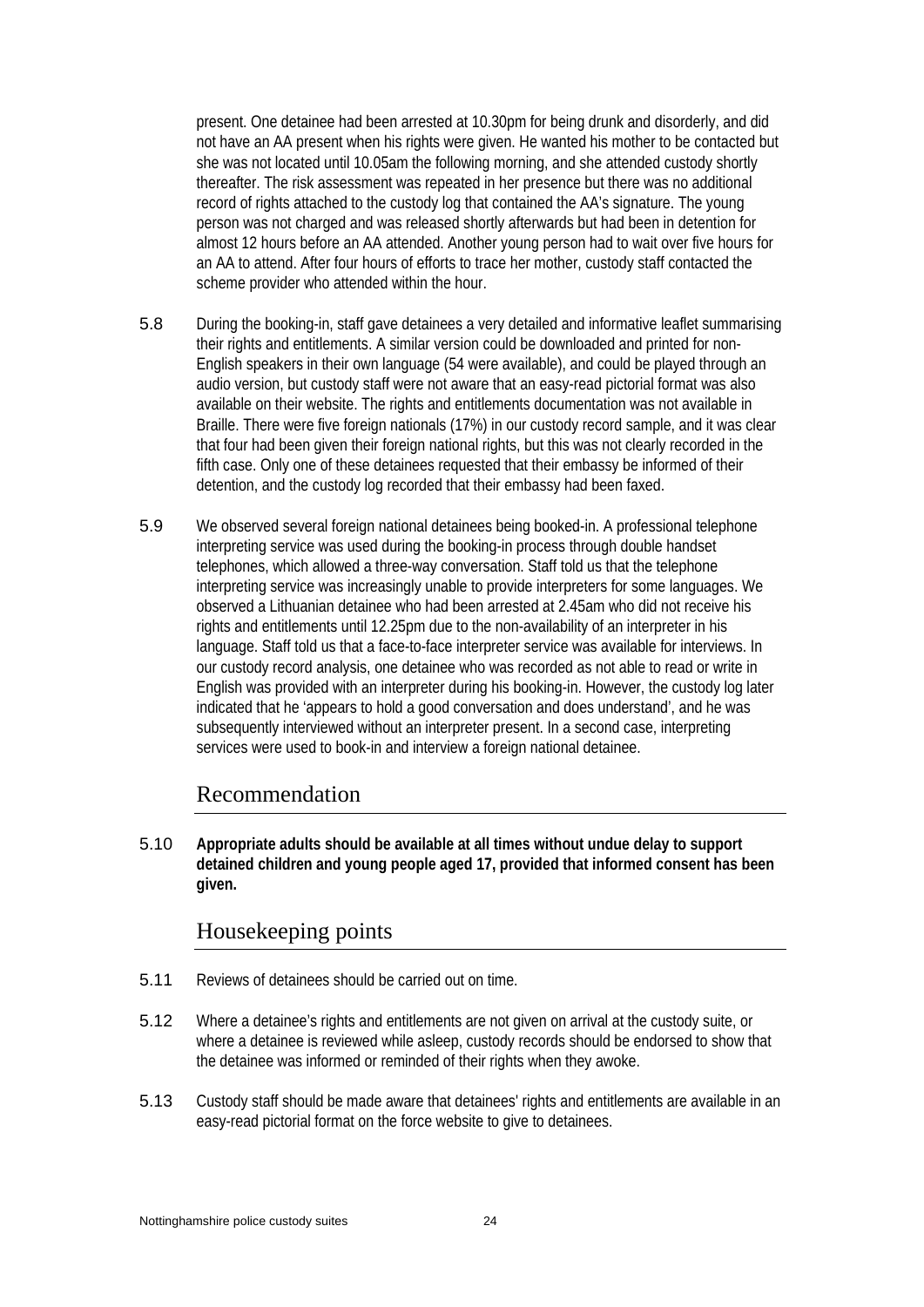## Rights relating to PACE

- 5.14 We observed detainees being told during their booking-in that they could read the PACE codes of practice. Not all staff were aware that the copies of the code they held were out of date and had been superseded by a 2012 edition. At Bridewell, we observed an old copy of the code being issued to a detainee.
- 5.15 We were told at Bridewell that the second phase of a Home Office pilot project, 'Blast', was in place. Under this scheme, an on-site duty solicitor was available to detainees on weekdays between 9am and 5pm. The scheme (which did not apply to arrest on warrants, breach of bail or bail backs to the station) aimed to encourage detainees to accept legal advice, as this service was sometimes refused by detainees who believed that they would have a longer stay in custody waiting for a solicitor to attend. We saw the scheme operating effectively. Two detainees who took it up were able to consult with the duty solicitor within five minutes of their agreement. Solicitors involved in the scheme said that initial uptake had been considerable, but the numbers had fallen and they felt that custody staff were not as active as they should have been in offering it. The pilot project had yet to be evaluated but seemed to be a good initiative.
- 5.16 None of the Nottinghamshire suites displayed the Criminal Defence Service poster advising on free legal advice.
- 5.17 Solicitors said they thought custody staff adhered to PACE and were positive about how they and their clients were dealt with. However, several voiced concern about the lack of soundproofing in the solicitor consultation rooms at the Bridewell suite.
- 5.18 In most cases solicitors were contacted quickly, but sometimes contact was not made swiftly. For example, one detainee who arrived into custody intoxicated was placed on 30-minute rousing, which was reduced about five hours later, but there was a further three-hour delay before staff contacted the detainee's solicitor. The detainee had not been seen by a health care professional during this time and so was not deemed unfit to process, but there was nothing recorded to indicate why staff had waited approximately eight hours before contacting the detainee's solicitor. In another case, a detainee's solicitor was not contacted until 3.5 hours into their detention, with no reason recorded for this delay.
- 5.19 We observed detainees being told they could inform someone of their arrest. In our custody record analysis, all detainees were offered the opportunity of having someone informed of their arrest. Although 10 detainees (33%) requested this, it only took place in five cases. In the other five cases, either the nominated person had not been contacted or the custody logs did not make it clear that they had been contacted.
- 5.20 DNA samples taken from arrested persons were correctly stored and collected from all suites almost every day.
- 5.21 Detainees were transported to court on time with court cut-off times of 2.15pm on weekdays and 11am at weekends, with some flexibility from day to day. We saw one detainee who was accepted at court at 3pm. A prisoner escort contractor was available to transport detainees for both morning and afternoon courts. If the contractor was unable to meet its contract for transportation to afternoon courts, police officers said they would take detainees in police vehicles to ensure they did not remain in custody longer than necessary.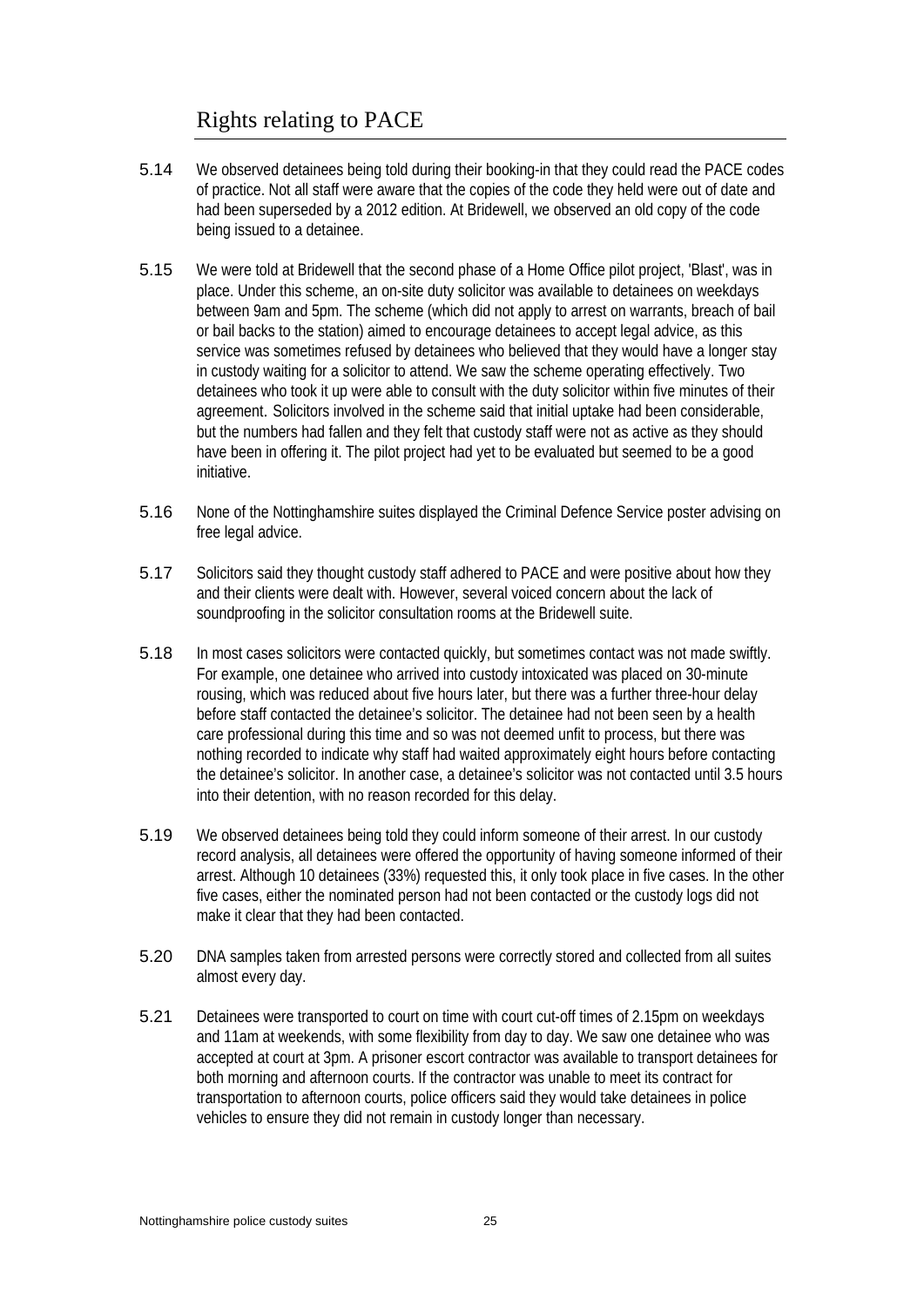## Housekeeping points

- 5.22 There should be sufficient up-to-date copies of the PACE codes of practice in all custody suites.
- 5.23 Suites should display the Criminal Defence Service poster on free legal advice.
- 5.24 The solicitor consultation rooms at the Bridewell suite should be soundproofed.
- 5.25 When requested, solicitors should be contacted with no undue delay.
- 5.26 Police should inform a person nominated by the detainee of their arrest, and record this in the custody log.

## Rights relating to treatment

5.27 The notice of rights and entitlements, which all detainees received on being booked-in, detailed the processes for making a complaint. Custody staff told us that if a detainee wished to make a complaint, they would immediately advise the custody inspector. Custody inspectors confirmed they would note complaints from detainees while they were still in custody. In addition, custody staff at both Mansfield and Newark had access to copies of the Independent Police Complaints Commission (IPCC) literature to give detainees if they were undecided about whether they wished to proceed with a complaint. The force collected data on complaints and analysed patterns and trends. This information was shared with staff working in and managing custody.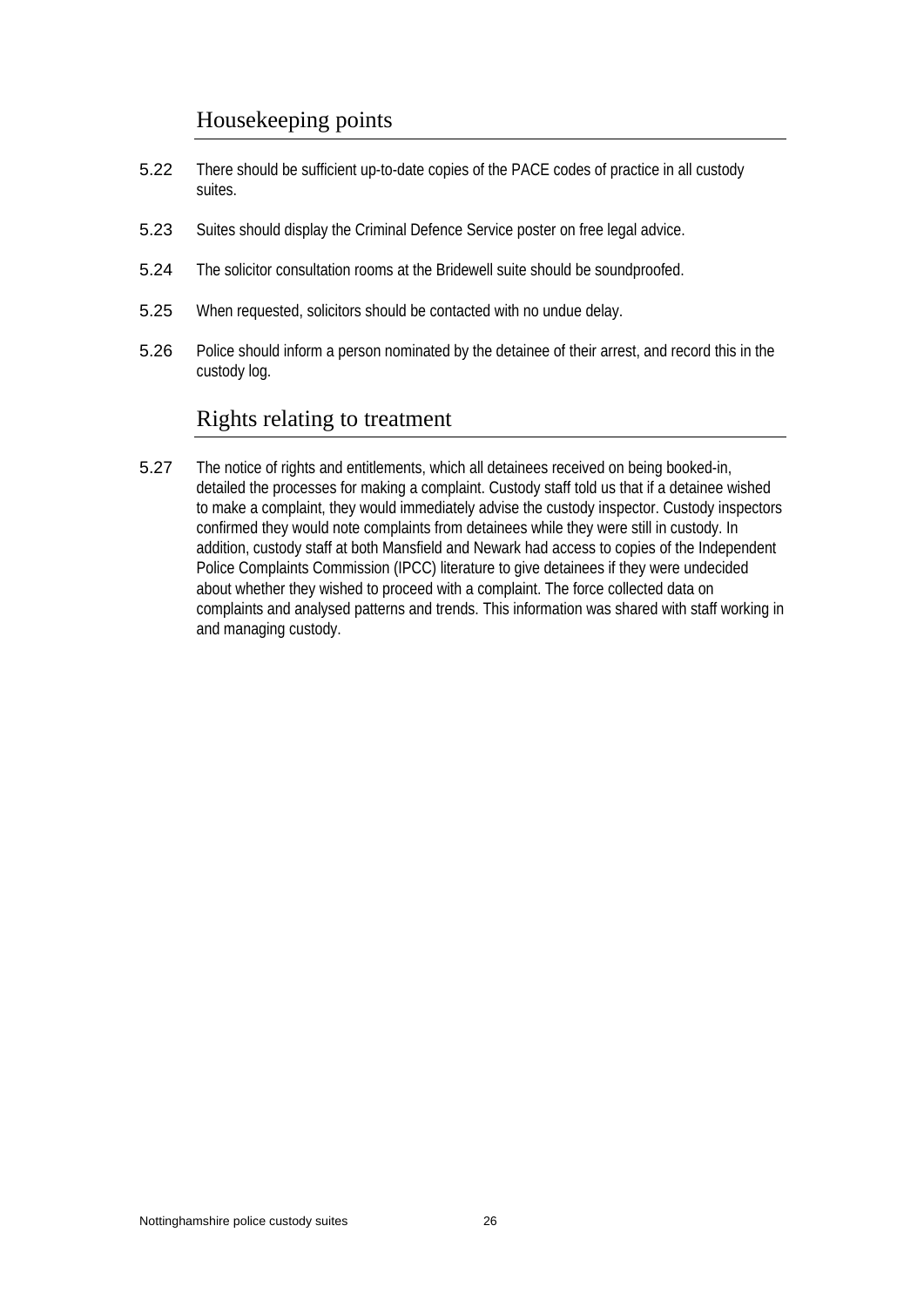## 6. Health care

#### **Expected outcomes:**

**Detainees have access to competent health care professionals who meet their physical health, mental health and substance use needs in a timely way.** 

### Governance

- 6.1 Primary health services were provided by Medacs, and Nottinghamshire Healthcare NHS Trust (the Trust) provided mental health services across the force area. Substance misuse services were provided by the Trust in the county area and the Nottingham criminal justice integrated team (CJIT) team at Bridewell. We were not confident that all detainees received an adequate level of care from the provider of primary care services, and care for those with mental health and/or substance misuse issues varied across the force. The force had recognised the problems with the provision of health services by Medacs, and was taking steps to address them. It was also working with NHS commissioners to commission health services on its behalf as soon as practicable.
- 6.2 There was a lack of contract oversight and management. There were inadequate clinical governance arrangements for Medacs staff, including a lack of staff training, clinical supervision, appraisals and support. Several of the nursing staff were bank or agency staff and we were not satisfied that they had all received adequate training to be working on their own in the custody suites. Our previous recommendation on the need for clinical meetings and clinical supervision had not been achieved.
- 6.3 The contract stated that there were two nurses and one doctor on duty for the force area at all times, but we were told of many occasions when this was not the case.
- 6.4 The clinical rooms were reasonable, but not all were located in the right place and they were cluttered, untidy and did not meet all infection control measures, despite our previous recommendation. The clinical room on the upper floor of the Bridewell suite had no handwashing facilities, only the room at Mansfield had a couch roll, and none of the sharps bins were signed or dated.
- 6.5 Resuscitation kits were comprehensive and checked regularly. They included oxygen, suction and pulse oximitery (for measuring oxygen in blood). Each suite had an automated external defibrillator, held behind the custody desk for ease of access. All the custody staff we spoke to were trained to use the equipment and were confident in doing so. Not all nursing staff were trained to the same standard (see main recommendation 2.26).

## Recommendations

- 6.6 **Clinical meetings should be reinstated, clinical supervision should be available for all clinical staff and a programme of clinical audit should be established to monitor the quality of patient care.** (Repeated recommendation 6.9)
- 6.7 **Action should be taken to refurbish the environment and reduce infection control risks. Cleaning services in health care should meet professional standards of cleanliness and infection control.** (Repeated recommendation 6.10)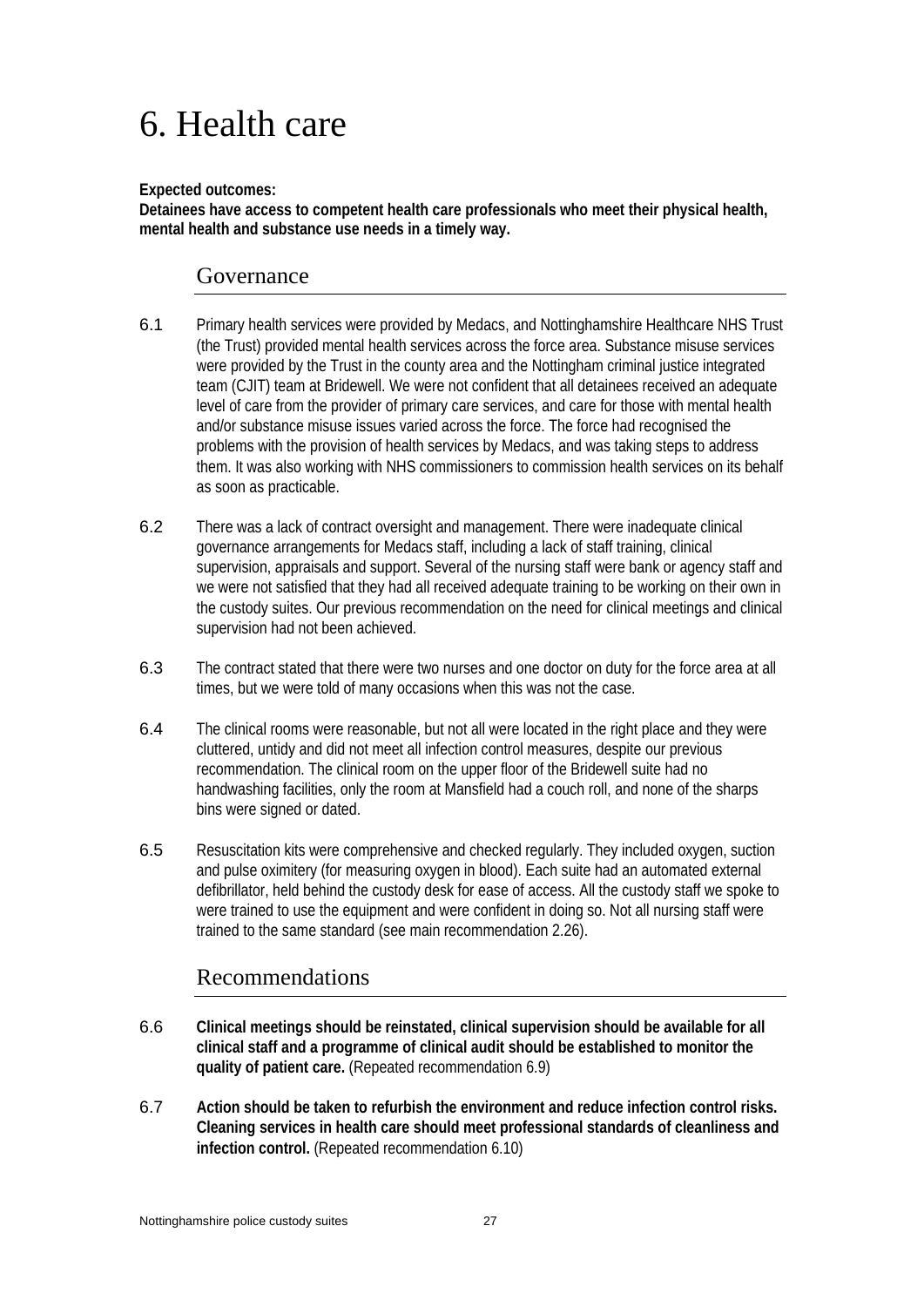### Patient care

- 6.8 Detainees were asked whether they wanted to see a health care professional when they were booked in. At Bridewell and Mansfield, nurses were on site so were sometimes available immediately. In all instances, custody staff contacted Medacs call centre to request a health professional so that the time of arrival could be monitored. In our analysis of custody records, six detainees (20%) had been seen by a health care professional. Medical records were held electronically on the national strategy for police information systems (NSPIS), the police IT system. The majority of logs recorded the time the health care professional was requested and the time they were seen. The longest wait was approximately two hours and 39 minutes, and the average waiting time was 58 minutes.
- 6.9 Several types of clinical records were used. Some of the permanent nurses had access to the Medacs clinical IT system. However, this did not provide a means of recording patient consent to share information, so some supplemented the electronic system by also recording written or verbal consent on a clinical pro forma. Other nurses only used the paper pro forma and doctors used a different pro forma. The nurses' paper records were stored at Bridewell or Mansfield; in both suites we found records in unlocked cupboards. There was nowhere to store the records at Newark. Doctors took their records away with them, which contravened the Medacs policy on the taking and storage of contemporaneous records. Some clinical records we looked at were poor, although those on NSPIS had sufficient information.
- 6.10 We saw and were told about some examples of excellent nursing care, with staff making efforts to ensure patients were dealt with and referred appropriately.
- 6.11 Detainees were able to receive prescribed medication if required. Permanent nursing staff worked to patient group directions, enabling them to supply and administer prescription-only medicine, although it was unclear whether all had received adequate training on their use. In our sample, 10 detainees (33%) said they were on medication on arrival in custody, four of whom required this medication while in custody, and two detainees at Mansfield received some or all of their medication.
- 6.12 We saw evidence of detainees who had a prescription for opiate-substitution medication receiving it while in custody. The health care professional also made efforts to arrange for the detainee's methadone prescription to be collected before they were taken to court. When this was not possible, alternative medication was provided. In one good example, a nurse who saw a detainee who was displaying mild signs of alcohol withdrawal and was also dependent on methadone held a telephone consultation with her doctor to authorise her to take her own medication for alcohol withdrawal while in custody.
- 6.13 We had concerns about the stock management and storage of medications, including those liable to abuse. We identified that there were medications missing, and also found previous examples of missing medications that were not known to either Medacs managers or the police. Not all the discrepancies could be attributed to poor recording. In one instance, 84 paracetamol tablets were unaccounted for. We told the local accountable officer about the discrepancies for scheduled drugs.
- 6.14 Drug reference guides were woefully out of date. As a consequence, staff could not identify a detainee's medications, which was a concern.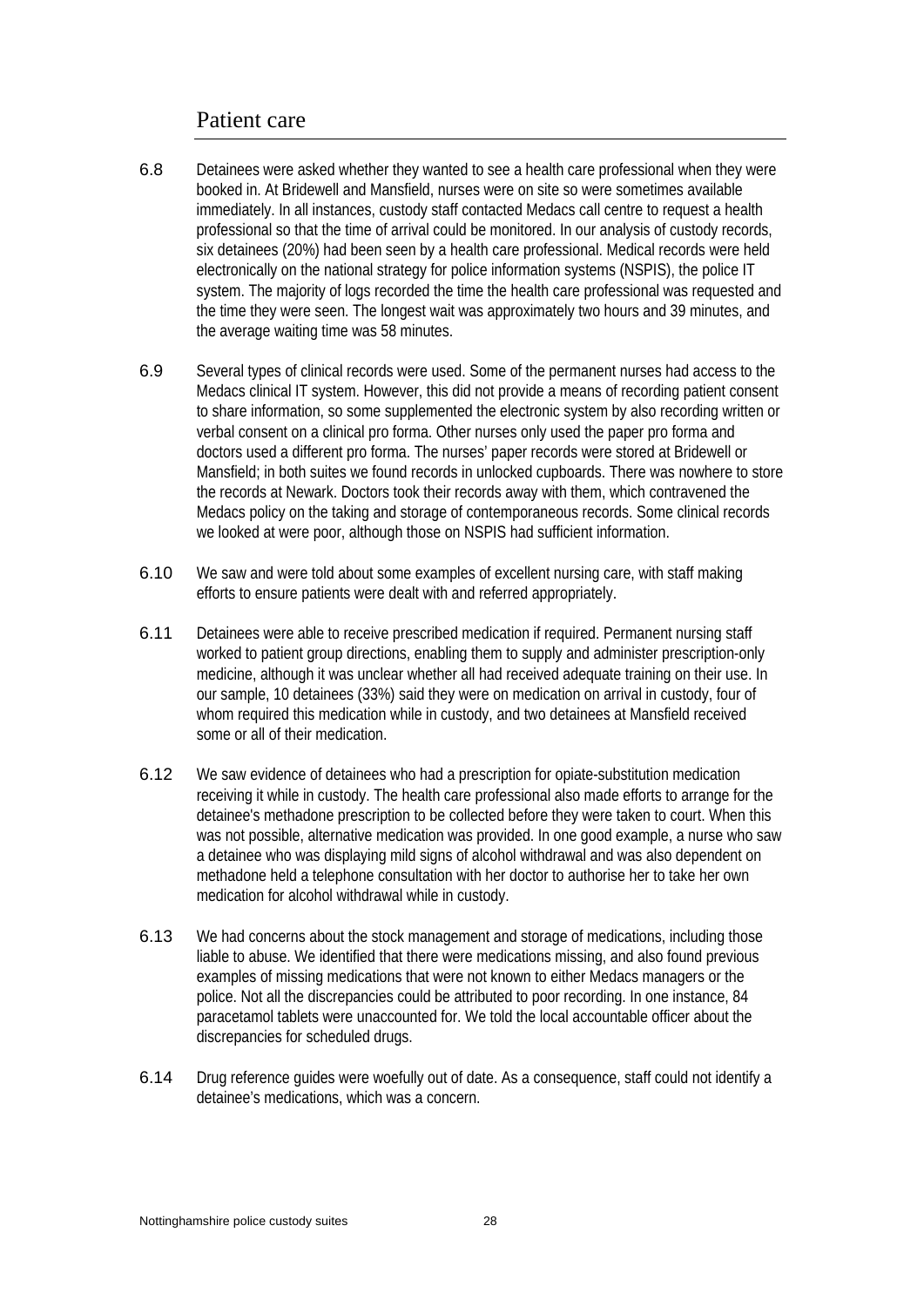## Recommendations

- 6.15 **All clinical records should include consent from the detainee to share information with relevant personnel, and should be stored in accordance with Caldicott guidelines on the use and confidentiality of personal health information.**
- 6.16 **All medications should be stored safely and securely, and any discrepancies in stock should be thoroughly investigated**.

#### Substance misuse

- 6.17 Provision for detainees with substance misuse issues varied across the force area. Detainees were routinely offered the assistance of drugs workers during the initial risk assessment. In Mansfield and Newark, Nottinghamshire county criminal justice interventions team (CJIT), part of the NHS Trust, provided a comprehensive service. The team was available every day. As well as taking referrals from the police following positive drug tests, it also checked NSPIS to see if anyone already known to services was in custody. The team saw detainees with both drugs and alcohol issues, and had one worker specifically for those with alcohol problems. The team could see clients quickly following their release from custody and supported them appropriately. In the previous six months, the team had seen 868 clients in police custody, of whom 527 (60) were new to the team. Just under one-third of those seen reported alcohol as their primary substance of misuse.
- 6.18 At Bridewell, services were provided by the CJIT team employed by the probation service. Workers only saw detainees with class A drug use. They referred other detainees with substance misuse issues on to other services, but did not follow them up.
- 6.19 In both services, needle exchange was available, but was not well advertised and was rarely used.

### Recommendation

6.20 **There should be comprehensive and appropriate services for drug and alcohol users across the force area**.

#### Mental health

- 6.21 Provision for detainees with mental health issues varied across the force area. At Mansfield, there was an excellent pilot criminal justice liaison team, run by the Trust. It had access to NSPIS so checked every detainee against the Trust's own records to see if they had had previous contact with mental health services. The team saw, referred and supported people in custody. The pilot had yet to be evaluated, but staff said they were in favour of the scheme being available across the force area.
- 6.22 Bridewell had to rely on the Trust's crisis team to handle detainees with mental health needs. We found examples of unacceptably long waits for the team, at all times of the day and night.
- 6.23 Police staff had received some training in mental health issues, but most said that they would value more.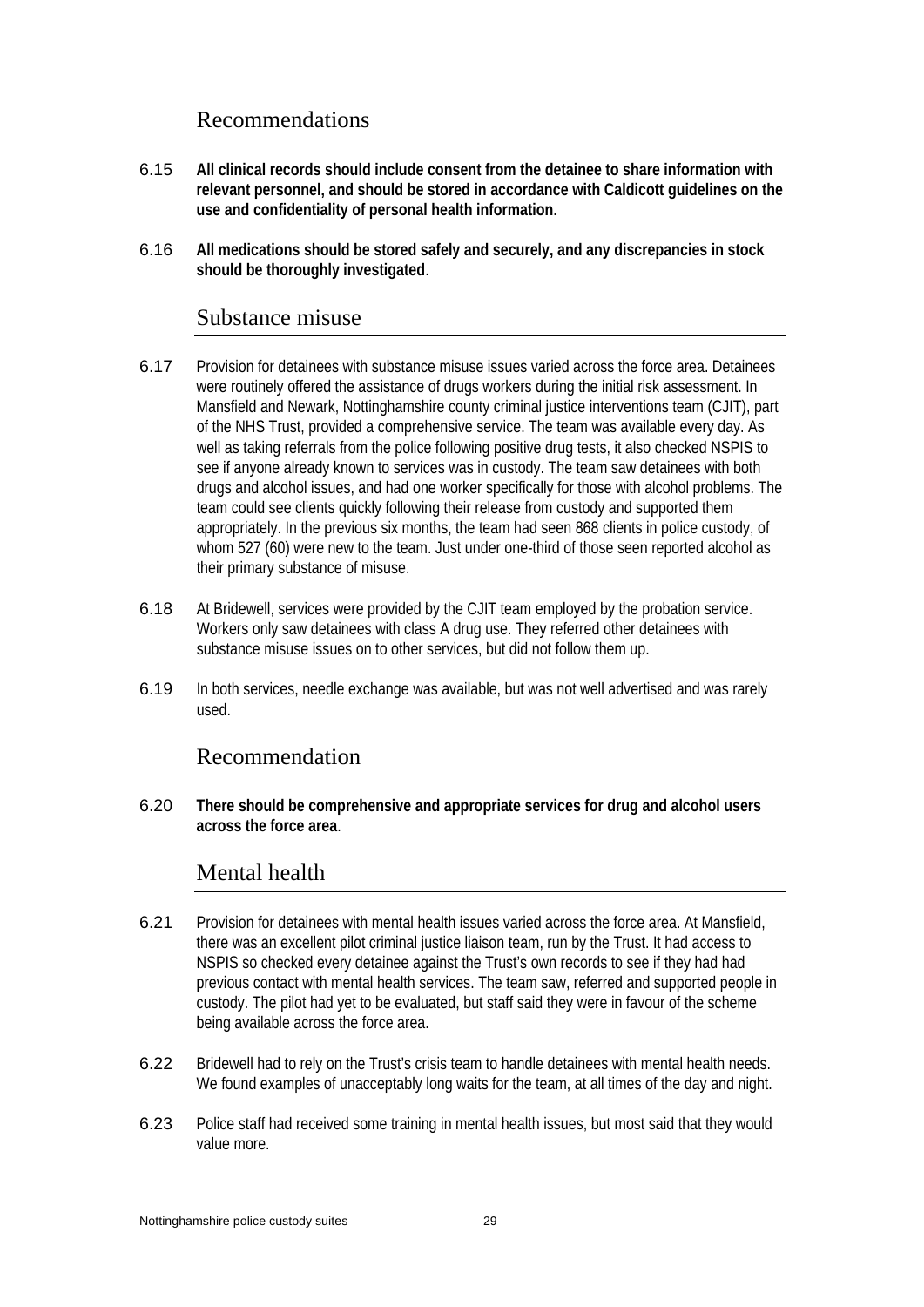- 6.24 In 2012, there had been 248 cases where people were held under section 136 of the Mental Health Act<sup>5</sup> in police custody. In 2011 the figure was 272. In both years, this was approximately 26% of the total of section 136 detentions in the county. There were two section 136 suites in Nottinghamshire, each with two spaces. We visited one of the suites and found excellent facilities. We were told that each suite only ever accepted one patient at a time, due to staffing constraints.
- 6.25 We witnessed the inappropriate use of police custody for individuals detained under section 136 and were given many other examples. Staff told us of a 'daily battle' with other agencies to move section 136 detainees to appropriate facilities (see main recommendation 2.27). However, we saw them looking after such detainees professionally and with empathy.
- 6.26 Police staff met with the local health trust at an intermediate operational group, which reviewed any mental health issues that had not been resolved locally and made recommendations on multi-agency policy and procedure. However, the force had recognised that issues of inappropriate use of police stations to hold people with mental health needs were often not raised at this forum

#### Recommendation

6.27 **The comprehensive service for detainees with mental health issues should be available across the force area as soon as practicable.** 

 $\frac{1}{5}$ <sup>5</sup> Section 136 of the Mental Health Act 1983 enables a police officer to remove someone from a public place and take them to a place of safety – for example, a police station. It also states clearly that the purpose of being taken to the place of safety is to enable the person to be examined by a doctor and interviewed by an approved social worker, and for the making of any necessary arrangements for treatment or care.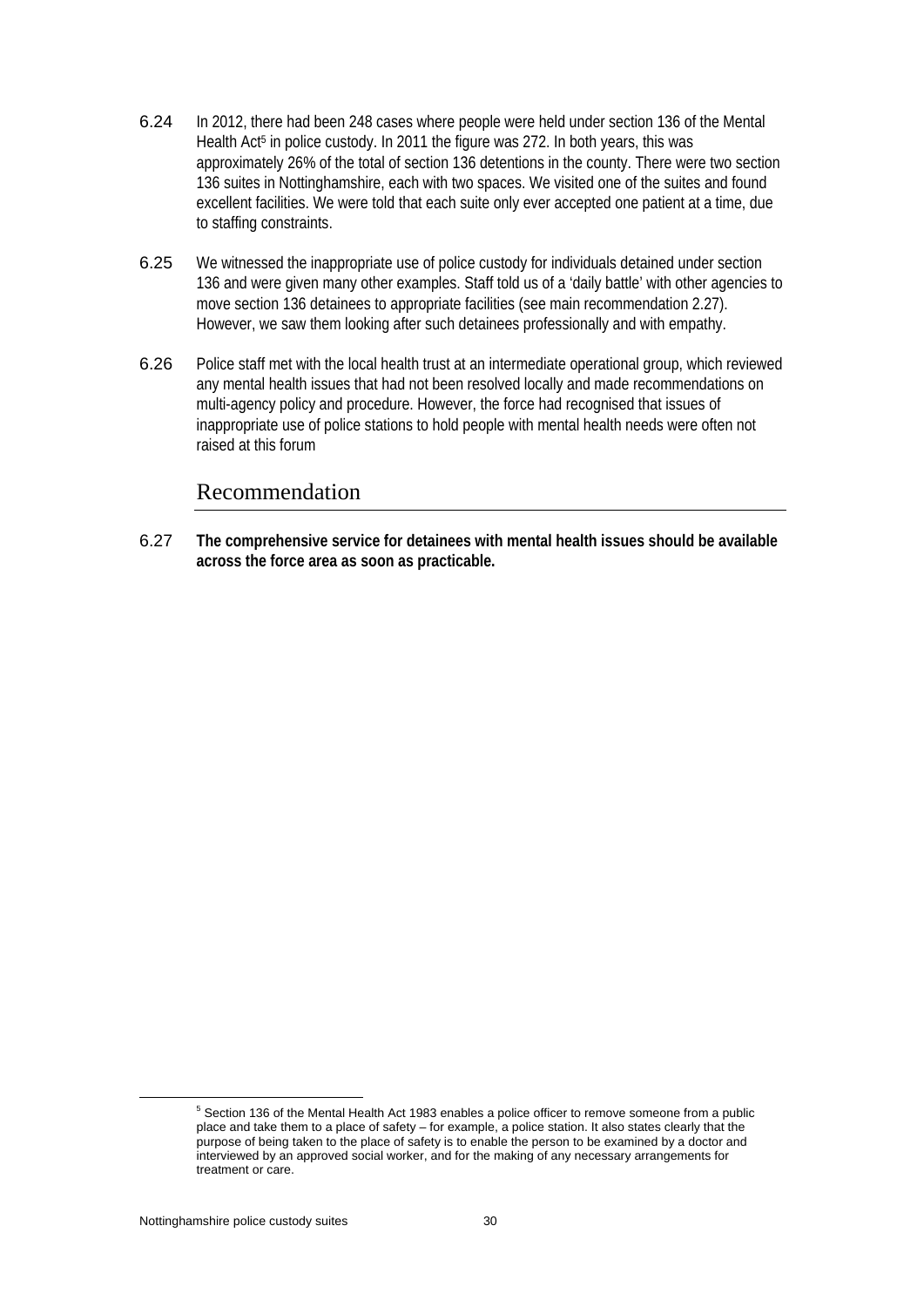## 7. Summary of recommendations

## Main recommendations

- 7.1 The force should review its policy or guidance on cell observations. Detainees who have had their clothes removed for their own safety should, as far as possible, be observed by staff of the same gender. Rip-proof clothing should be provided to detainees whose clothes have been removed. (2.25)
- 7.2 Nurses should be trained to use the full range of resuscitation equipment. (2.26, repeated recommendation 6.11)
- 7.3 The Police and Crime Commissioner or Chief Officer should engage with health care partners at a strategic level to reduce the number of detainees held in police custody under section 136 of the Mental Health Act 1983. (2.27)

## Recommendations

#### **Strategy**

- 7.4 The force should fill custody sergeant vacancies, as identified by its risk management processes, to ensure more effective custody provision for detainees. (3.10)
- 7.5 Information on adverse incidents should be clearly communicated to frontline staff. (3.20)

#### **Treatment and conditions**

- 7.6 Booking-in areas should provide sufficient privacy to facilitate effective communication between staff. (4.14)
- 7.7 The booking-in process in the Bridewell custody suite should be more efficient and use all available capacity on available floors to reduce queues on the ground floor. (4.15)
- 7.8 Frequency of observations of detainees should be strictly adhered to so that risk can be managed adequately. (4.30)
- 7.9 Handovers should be comprehensive and attended by detention officers and police custody staff, with the area in which the handover takes place cleared of other staff and detainees. (4.31, repeated recommendation 4.16)
- 7.10 The recording of pre-release risk assessment should be improved and cover the advice or support offered to detainees before their release, including means of getting home. (4.32)
- 7.11 Nottinghamshire police should collate the use of force in accordance with Association of Chief Police Officers' policy, and custody staff should be given training or advice on when to submit a use of force form. (4.37)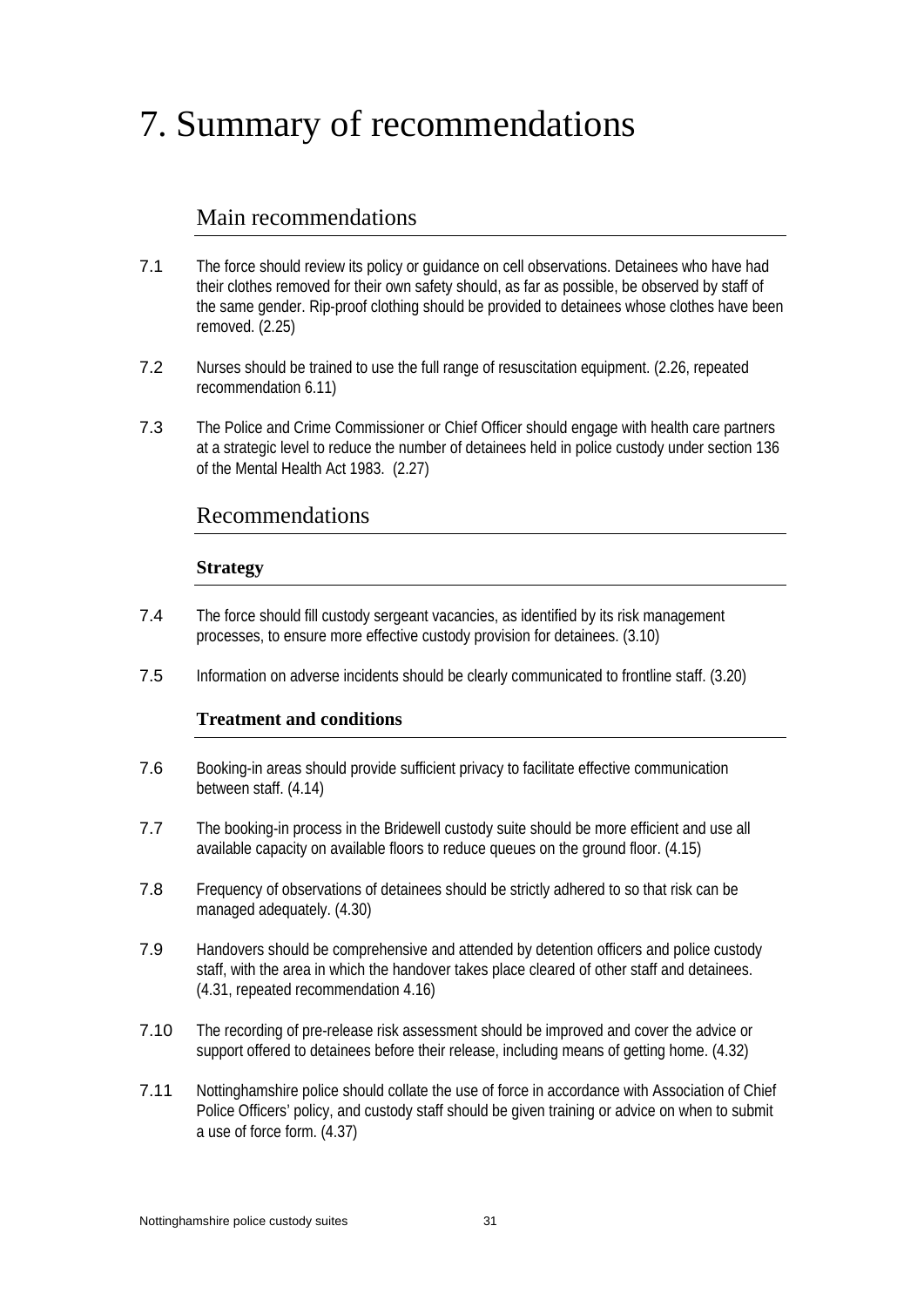7.12 All detainees held overnight, or who require one, should be offered a shower, which they should be able to take in private. (4.55, repeated recommendation 4.36)

#### **Individual rights**

7.13 Appropriate adults should be available at all times without undue delay to support detained children and young people aged 17, provided that informed consent has been given. (5.10)

#### **Health care**

- 7.14 Clinical meetings should be reinstated, clinical supervision should be available for all clinical staff and a programme of clinical audit should be established to monitor the quality of patient care. (6.6, repeated recommendation 6.9)
- 7.15 Action should be taken to refurbish the environment and reduce infection control risks. Cleaning services in health care should meet professional standards of cleanliness and infection control. (6.7, repeated recommendation 6.10)
- 7.16 All clinical records should include consent from the detainee to share information with relevant personnel, and should be stored in accordance with Caldicott guidelines on the use and confidentiality of personal health information. (6.15)
- 7.17 All medications should be stored safely and securely, and any discrepancies in stock should be thoroughly investigated. (6.16)
- 7.18 There should be comprehensive and appropriate services for drug and alcohol users across the force area. (6.20)
- 7.19 The comprehensive service for detainees with mental health issues should be available across the force area as soon as practicable. (6.27)

### Housekeeping points

#### **Strategy**

- 7.20 Custody management meetings should be reintroduced and take place at frequent intervals. (3.11)
- 7.21 Staff awareness of the custody intranet site should be improved. (3.21)
- 7.22 Quality assurance processes should include the cross-referencing of sampled custody records to CCTV recordings, and include person escort records and shift handovers. (3.22)

#### **Treatment and conditions**

- 7.23 Detainees should only be held in the Bridewell holding booths for short periods. (4.16)
- 7.24 Staff should receive guidance about conducting constant observations via CCTV of detainees who might have had their clothing removed.  $(4.17)$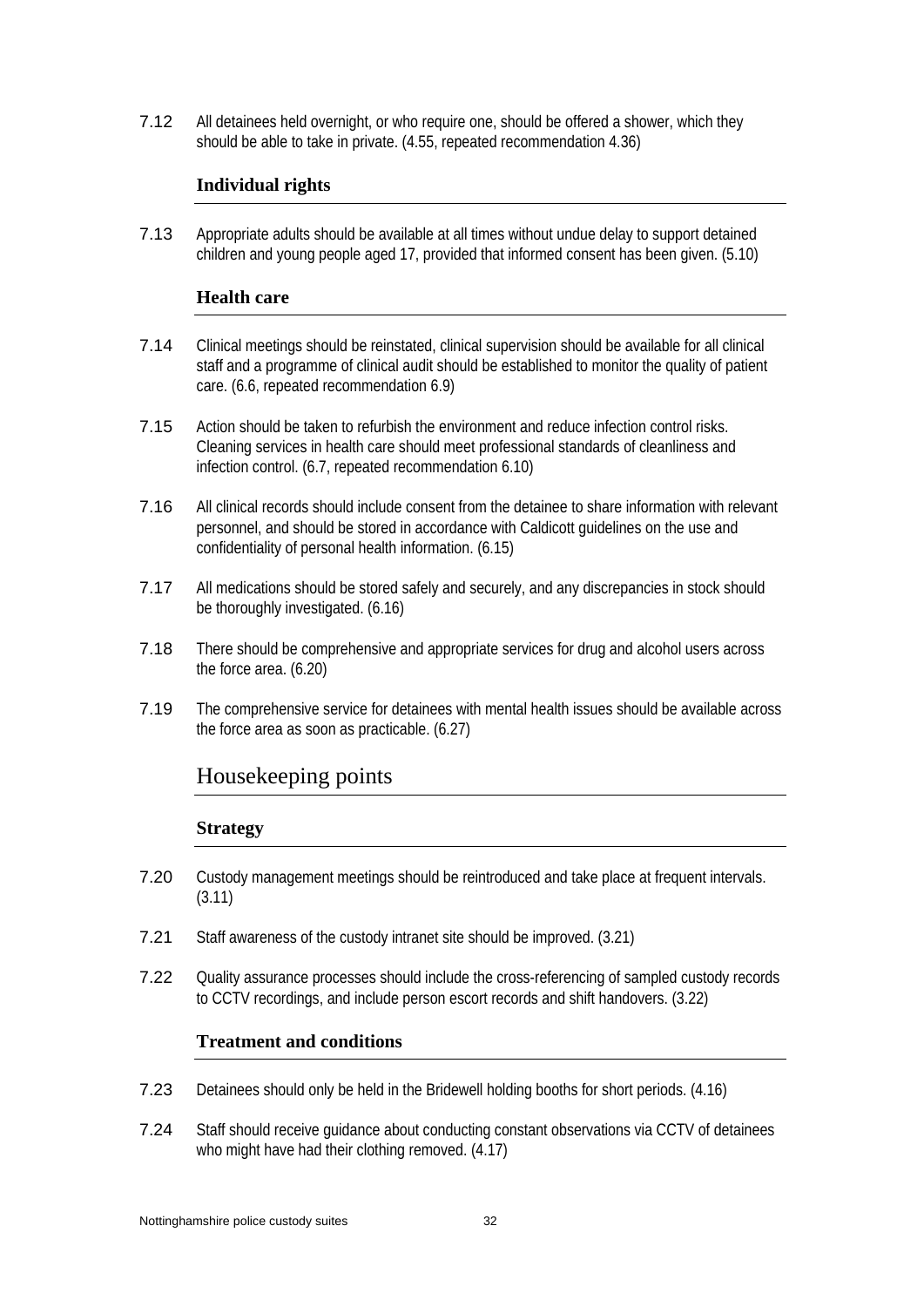- 7.25 Hearing loops should be supplied in the booking-in areas. (4.18)
- 7.26 Custody sergeants at Bridewell should have improved oversight of the work of the detention officers. (4.33)
- 7.27 All cell call bells should be checked daily. (4.45)
- 7.28 Visits to cells should be undertaken only by custody staff, or if necessary accompanied by them. (4.46)
- 7.29 There should be sufficient pillows in all the custody suites. (4.56)
- 7.30 Toilet paper should be routinely provided in each cell. (4.57)
- 7.31 Hygiene packs should be routinely offered to female detainees. (4.58)
- 7.32 Custody suites should stock a suitable range of reading material for detainees, including young people, non-English speakers and those with limited literacy. (4.59)
- 7.33 Where appropriate, visits should be facilitated for children and young people, vulnerable adults or those held for long periods. (4.60)

#### **Individual rights**

- 7.34 Reviews of detainees should be carried out on time. (5.11)
- 7.35 Where a detainee's rights and entitlements are not given on arrival at the custody suite, or where a detainee is reviewed while asleep, custody records should be endorsed to show that the detainee was informed or reminded of their rights when they awoke. (5.12)
- 7.36 Custody staff should be made aware that detainees' rights and entitlements are available in an easy-read pictorial format on the force website to give to detainees. (5.13)
- 7.37 There should be sufficient up-to-date copies of the PACE codes of practice in all custody suites. (5.22)
- 7.38 Suites should display the Criminal Defence Service poster on free legal advice. (5.23)
- 7.39 The solicitor consultation rooms at the Bridewell suite should be soundproofed. (5.24)
- 7.40 When requested, solicitors should be contacted with no undue delay. (5.25)
- 7.41 Police should inform a person nominated by the detainee of their arrest, and record this in the custody log. (5.26)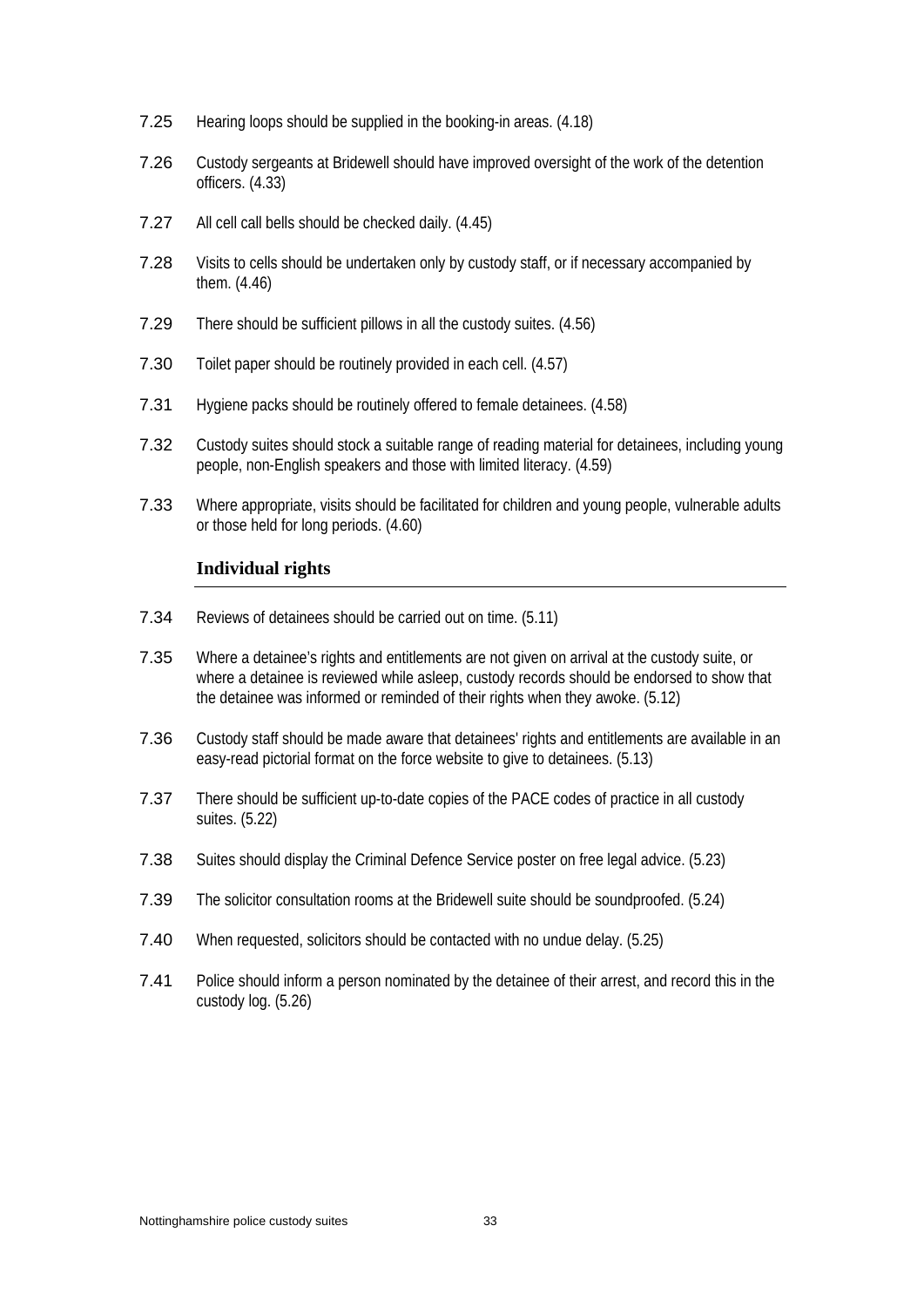## Appendix I: Inspection team

Maneer Afsar HMIP team leader Gary Boughen HMIP inspector Vinnett Pearcy HMIP inspector Fiona Shearlaw HMIP inspector Paul Davies **HMIC** inspector Mark Ewan HMIC inspector<br>Elizabeth Tysoe HMIP health ser Helen Ranns

HMIP health services inspector Keith Williamson Care Quality Commission inspector Rachel Murray HMIP researcher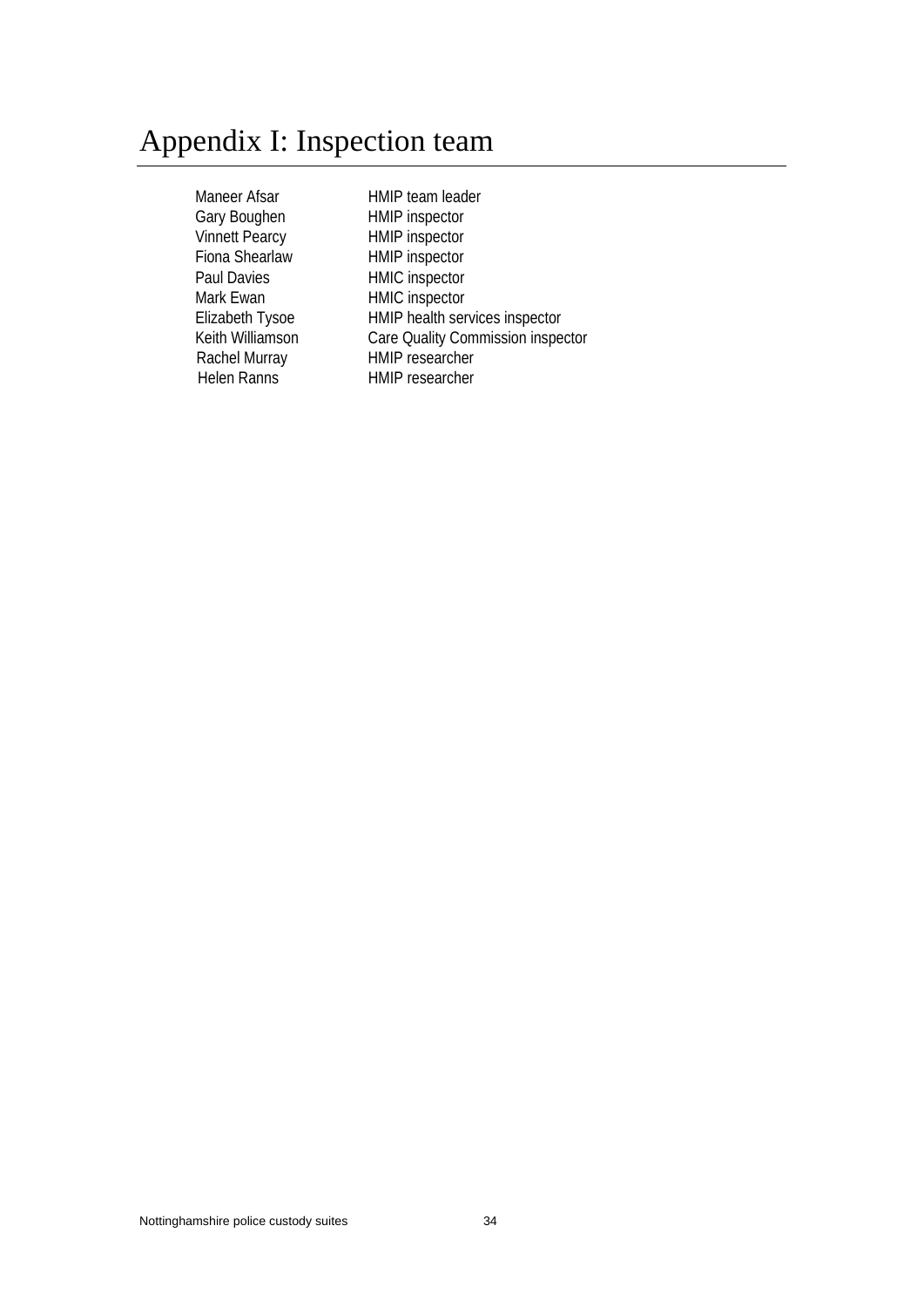## Appendix II: Progress on recommendations from the previous report

**The following is a list of all the recommendations made at the previous inspection. The reference numbers at the end of each recommendation refer to the paragraph location in the previous report. If a recommendation has been repeated in the main report, its new paragraph number is provided in the right-hand column.** 

| <b>Main recommendations</b>                                                                                                                                                                                                                                         |                                                           |  |  |  |
|---------------------------------------------------------------------------------------------------------------------------------------------------------------------------------------------------------------------------------------------------------------------|-----------------------------------------------------------|--|--|--|
| The management information available, including quality assurance of near<br>misses/adverse incidents, should be improved in order to ensure that<br>outcomes for detainees are adequate. (2.19)                                                                    | Achieved                                                  |  |  |  |
| Management arrangements should provide sufficient oversight to ensure<br>clarity of roles, responsibility and required outcomes. (2.20)                                                                                                                             | Achieved                                                  |  |  |  |
| The quality and consistency of initial risk assessments should be improved to<br>ensure the safety of detainees, and the use of closed-circuit television<br>(CCTV) for 'constant' watches, where observation is intermittent, should<br>cease. (2.21)              | Achieved                                                  |  |  |  |
| Cells should be clean, free of graffiti, well maintained and properly heated<br>and ventilated, and improvement of the environment at Nottingham should be<br>treated as an urgent priority. (2.22)                                                                 | Achieved                                                  |  |  |  |
| Recommendations - Treatment and conditions                                                                                                                                                                                                                          |                                                           |  |  |  |
| Booking-in areas should provide sufficient privacy to facilitate effective<br>communication between staff and detainees and there should be clear<br>policies and procedures to meet the specific needs of juvenile detainees and<br>those with disabilities. (4.6) | Partially achieved                                        |  |  |  |
| The quality of the CCTV at Mansfield and Nottingham should be improved.<br>(4.14)                                                                                                                                                                                   | Achieved                                                  |  |  |  |
| Intoxicated detainees should be roused, and this should be clearly recorded<br>in the custody record and log. (4.15)                                                                                                                                                | Partially achieved                                        |  |  |  |
| Handovers should be comprehensive and attended by detention officers and<br>police custody staff, with the area in which the handover takes place cleared<br>of other staff and detainees. (4.16)                                                                   | Partially achieved<br>(Recommendation)<br>repeated, 4.31) |  |  |  |
| Nottingham police should collate the use of force in accordance with the<br>Association of Chief Police Officers policy and National Policing Improvement<br>Agency guidance. (4.20)                                                                                | Partially achieved                                        |  |  |  |
| The padded cell at Nottingham should be permanently taken out of use.<br>(4.27)                                                                                                                                                                                     | Achieved                                                  |  |  |  |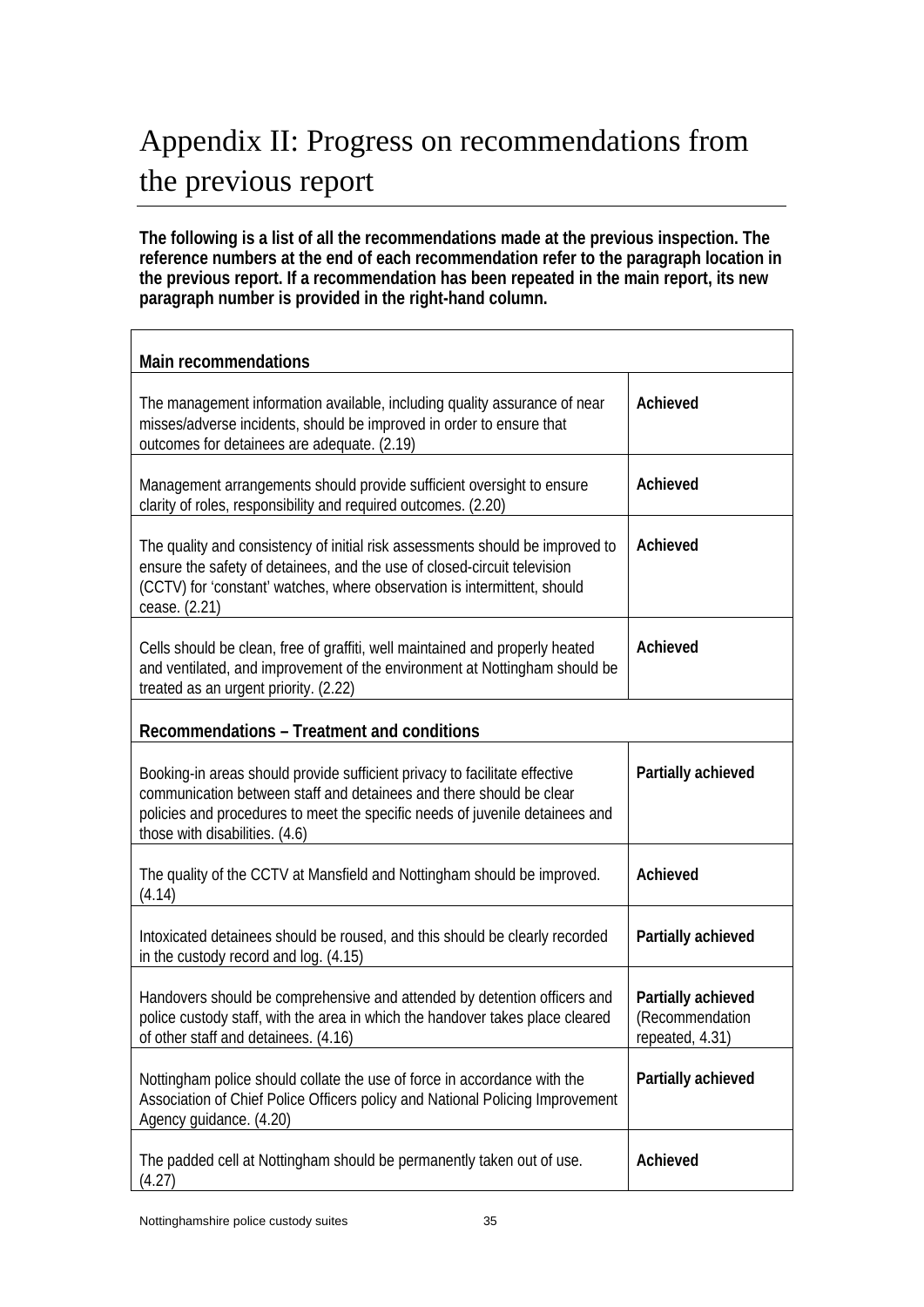| Health and safety walk-through arrangements should be thorough and<br>consistently applied at all custody suites and should include a structured<br>approach to the identification of ligature points as part of the daily cell checks.<br>(4.28)               | Achieved                                                 |
|-----------------------------------------------------------------------------------------------------------------------------------------------------------------------------------------------------------------------------------------------------------------|----------------------------------------------------------|
| The call bell system at Nottingham should be replaced or refurbished. (4.29)                                                                                                                                                                                    | Achieved                                                 |
| All detainees held overnight, or who require one, should be offered a shower,<br>which they should be able to take in private. (4.36)                                                                                                                           | Partially achieved<br>(Recommendation<br>repeated, 4.55) |
| Food offered to detainees should be of adequate quality and calorific content<br>to sustain them for the duration of their stay. (4.41)                                                                                                                         | Partially achieved                                       |
| Detainees, particularly those held for more than 24 hours, should be offered<br>exercise, and the exercise yards should be made fit for purpose. (4.45)                                                                                                         | Partially achieved                                       |
| Recommendations - Individual rights                                                                                                                                                                                                                             |                                                          |
| Nottinghamshire police should further develop and promote alternative-to-<br>custody approaches and custody officers should ensure that the 'necessity<br>test' for arrest is meaningfully undertaken. (5.9)                                                    | Achieved                                                 |
| Nottinghamshire police should liaise at a senior level with the UK Border<br>Agency to ensure that there are no undue delays in transporting immigration<br>detainees to placements identified in the immigration custody estate. (5.10)                        | Achieved                                                 |
| Pre-release risk assessments should be detailed, meaningful and based on<br>an ongoing assessment of detainees' needs while in custody, and the<br>custody record should reflect the position on release and any action that<br>needs to be taken. (5.11)       | Partially achieved                                       |
| Appropriate adults should be provided for juveniles aged 17 and<br>Nottinghamshire Police should engage with the local authority to ensure the<br>provision of safe beds for juveniles who have been charged but cannot be<br>bailed to appear in court. (5.20) | Not achieved                                             |
| Detainees should be routinely informed about how they can make a<br>complaint about their care and treatment and be able to do this before they<br>leave custody. (5.24)                                                                                        | Achieved                                                 |
| Recommendations - Health care                                                                                                                                                                                                                                   |                                                          |
| Clinical meetings should be reinstated, clinical supervision should be<br>available for all clinical staff and a programme of clinical audit should be<br>established to monitor the quality of patient care. (6.9)                                             | Not achieved<br>(Recommendation<br>repeated, 6.6)        |
| Action should be taken to refurbish the environment and reduce infection<br>control risks. Cleaning services in health care should meet professional<br>standards of cleanliness and infection control. (6.10)                                                  | Not achieved<br>(Recommendation<br>repeated, 6.7)        |